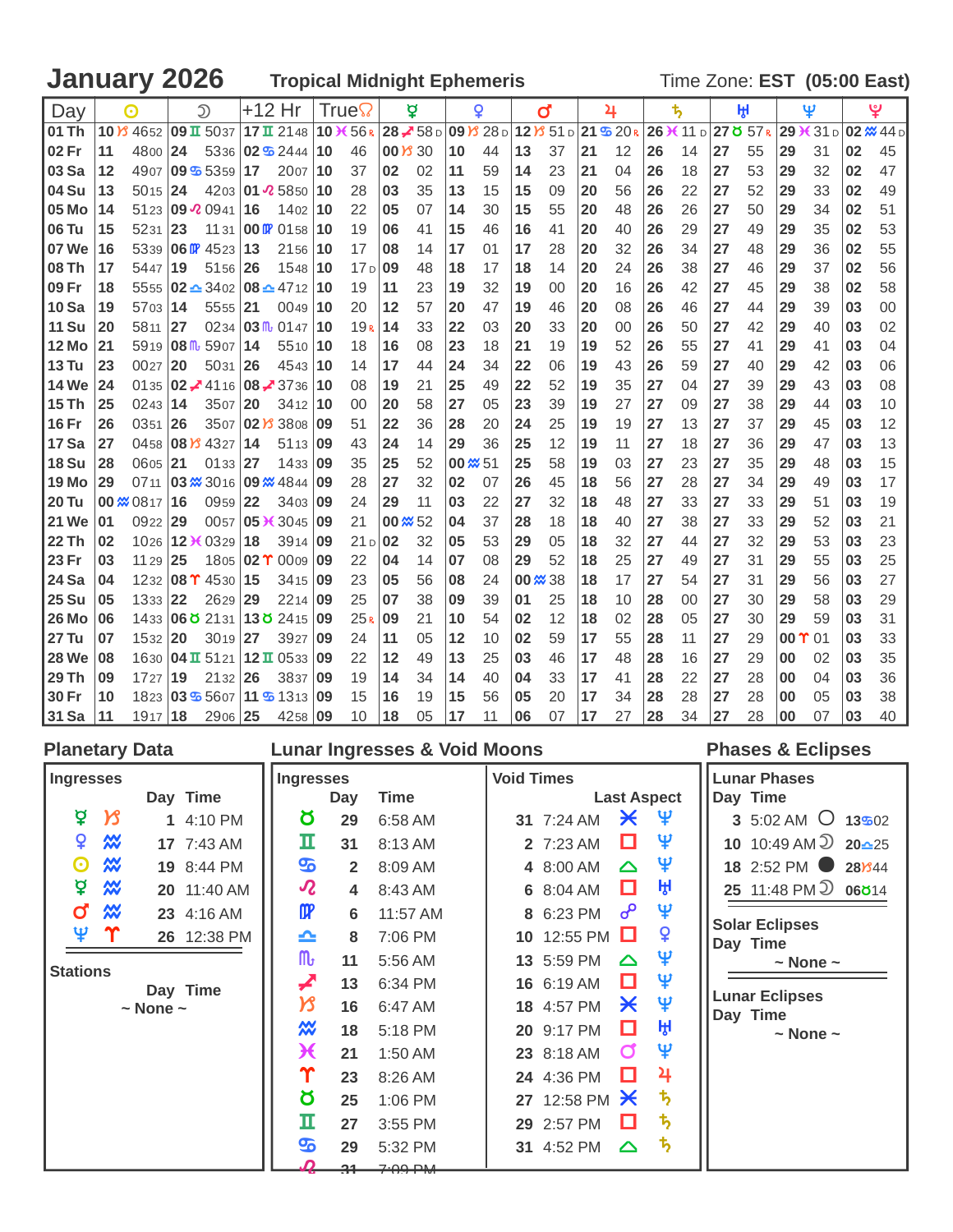# **February 2026 Tropical Midnight Ephemeris** Time Zone: **EST** (05:00 East)

| Day          |    | ⊙           |    | $\mathfrak{D}$                                   | +12 Hr |                            |           | True            |    | ₫                                                         |    | Q           |    | ď                 |    | 4      |               | ち  |    | ŀχl             |    | Ψ                  |    | ؠ         |
|--------------|----|-------------|----|--------------------------------------------------|--------|----------------------------|-----------|-----------------|----|-----------------------------------------------------------|----|-------------|----|-------------------|----|--------|---------------|----|----|-----------------|----|--------------------|----|-----------|
| 01 Su        |    | 12 % 2011   |    | $ 02 \times 5400 $                               |        | $10\sqrt{2}0128$           |           | 09 36 06R       |    | $19 \frac{\cancel{m}}{0.51}$ $18 \frac{\cancel{m}}{0.26}$ |    |             |    | 06 <b>XX</b> 53 D |    | 17520R | 28 X 40 D     |    |    | 27 8 28 R       |    | $00 \Upsilon 09_D$ |    | 03 @ 42 D |
| 02 Mo        | 13 | $2103$   17 |    | 0444                                             | 24     | 0313                       | 09        | 04              | 21 | 37                                                        | 19 | 42          | 07 | 40                | 17 | 14     | 28            | 46 | 27 | 28              | 00 | 10                 | 03 | 44        |
| 03 Tu        | 14 |             |    | 2154 00 $\frac{1}{2}$ 5631 07 $\frac{1}{2}$ 4418 |        |                            | 09        | 02              | 23 | 23                                                        | 20 | 57          | 08 | 27                | 17 | 07     | 28            | 52 | 27 | 28              | 00 | 12                 | 03 | 46        |
| 04 We        | 15 | $2244$   14 |    | 2626                                             | 21     | 0251                       | 09        | 02 <sub>D</sub> | 25 | 09                                                        | 22 | 12          | 09 | 14                | 17 | 01     | 28            | 58 | 27 | 28 <sub>D</sub> | 00 | 14                 | 03 | 48        |
| 05 Th        | 16 | 2333 27     |    |                                                  |        | $3338$ 03 $\triangle$ 5858 | 09        | 03              | 26 | 56                                                        | 23 | 27          | 10 | 0 <sub>1</sub>    | 16 | 55     | 29            | 04 | 27 | 28              | 00 | 16                 | 03 | 50        |
| 06 Fr        | 17 | 2421        |    | $10 - 1908$                                      | 16     | 3430                       | 09        | 05              | 28 | 42                                                        | 24 | 43          | 10 | 49                | 16 | 49     | 29            | 10 | 27 | 28              | 00 | 17                 | 03 | 52        |
| 07 Sa        | 18 | 2508 22     |    | 4530                                             | 28     | 5238                       | 09        | 06              |    | 00 K 27                                                   | 25 | 58          | 11 | 36                | 16 | 43     | 29            | 16 | 27 | 28              | 00 | 19                 | 03 | 54        |
| <b>08 Su</b> | 19 |             |    | $2554$ 04 $\text{m}$ 5626                        |        | $10\,\mathrm{fb}$ 5728     | <b>09</b> | 08              | 02 | 12                                                        | 27 | 13          | 12 | 23                | 16 | 37     | 29            | 23 | 27 | 28              | 00 | 21                 | 03 | 55        |
| 09 Mo        | 20 | 2639 16     |    | 5620                                             | 22     | 5338                       | 09        | 08              | 03 | 56                                                        | 28 | 28          | 13 | 10                | 16 | 31     | 29            | 29 | 27 | 28              | 00 | 23                 | 03 | 57        |
| <b>10 Tu</b> | 21 | 2724 28     |    | 4959                                             |        | 04 $\cancel{\bullet}$ 4557 | 09        | 08R             | 05 | 38                                                        | 29 | 43          | 13 | 57                | 16 | 26     | 29            | 35 | 27 | 29              | 00 | 25                 | 03 | 59        |
| <b>11 We</b> | 22 |             |    | 2807 10 $\neq$ 4209                              | 16     | 3908                       | 09        | 07              | 07 | 19                                                        | 00 | $\times 59$ | 14 | 44                | 16 | 20     | 29            | 42 | 27 | 29              | 00 | 26                 | 04 | 01        |
| <b>12 Th</b> | 23 | 2849 22     |    | 3727                                             | 28     | 3735                       | 09        | 05              | 08 | 57                                                        | 02 | 14          | 15 | 31                | 16 | 15     | 29            | 48 | 27 | 29              | 00 | 28                 | 04 | 03        |
| <b>13 Fr</b> | 24 |             |    | 2930 04 34000                                    |        | 10 B 4507                  | 109       | 03              | 10 | 33                                                        | 03 | 29          | 16 | 18                | 16 | 10     | 29            | 55 | 27 | 30              | 00 | 30                 | 04 | 05        |
| <b>14 Sa</b> | 25 | 3010 16     |    | 5317                                             | 23     | 0449                       | 09        | 01              | 12 | 05                                                        | 04 | 44          | 17 | 06                | 16 | 05     | $00 \Upsilon$ | 01 | 27 | 30              | 00 | 32                 | 04 | 06        |
| <b>15 Su</b> | 26 | $3049$ 29   |    | 1958                                             |        | 05 % 3855                  | 08        | 59              | 13 | 34                                                        | 05 | 59          | 17 | 53                | 16 | 01     | 00            | 08 | 27 | 31              | 00 | 34                 | 04 | 08        |
| <b>16 Mo</b> | 27 |             |    | 3126 12 <b>2</b> 0147                            | 18     | 2837                       | 08        | 58              | 14 | 58                                                        | 07 | 14          | 18 | 40                | 15 | 56     | 00            | 15 | 27 | 31              | 00 | 36                 | 04 | 10        |
| <b>17 Tu</b> | 28 | $3202$   24 |    | 5926                                             |        | 01 K 3410                  | 08        | 57              | 16 | 17                                                        | 08 | 29          | 19 | 27                | 15 | 52     | 00            | 21 | 27 | 32              | 00 | 38                 | 04 | 12        |
| <b>18 We</b> | 29 |             |    | 3236 08 $\cancel{+}$ 1243                        | 14     | 5454                       | 08        | 56              | 17 | 31                                                        | 09 | 44          | 20 | 15                | 15 | 48     | 00            | 28 | 27 | 33              | 00 | 40                 | 04 | 14        |
| <b>19 Th</b> | 00 | $3308$ 21   |    | 4032                                             | 28     | 2924                       | 08        | 57 d            | 18 | 38                                                        | 10 | 59          | 21 | 02                | 15 | 44     | 00            | 35 | 27 | 34              | 00 | 42                 | 04 | 15        |
| 20 Fr        | 01 |             |    | 3339 05 T 2113                                   | $12$ T | 1545                       | 08        | 57              | 19 | 37                                                        | 12 | 14          | 21 | 49                | 15 | 40     | 00            | 42 | 27 | 34              | 00 | 44                 | 04 | 17        |
| 21 Sa        | 02 | $3409$   19 |    | 1242                                             | 26     | 11 47                      | 08        | 58              | 20 | 29                                                        | 13 | 29          | 22 | 36                | 15 | 37     | 00            | 49 | 27 | 35              | 00 | 46                 | 04 | 19        |
| <b>22 Su</b> | 03 |             |    |                                                  |        | 3436 03 0 1244 10 0 1515   | 08        | 58              | 21 | 13                                                        | 14 | 44          | 23 | 24                | 15 | 33     | 00            | 56 | 27 | 36              | 00 | 48                 | 04 | 21        |
| 23 Mo        | 04 | 3502 17     |    | 1904                                             | 24     | 2355                       | 08        | 59              | 21 | 48                                                        | 15 | 59          | 24 | 11                | 15 | 30     | 01            | 03 | 27 | 37              | 00 | 50                 | 04 | 22        |
| 24 Tu        | 05 |             |    | 3526 01 $\overline{u}$ 2930                      |        | $08 \text{ T}$ 3532 08     |           | 59              | 22 | 13                                                        | 17 | 14          | 24 | 58                | 15 | 27     | 01            | 10 | 27 | 38              | 00 | 52                 | 04 | 24        |
| <b>25 We</b> | 06 | $3547$   15 |    | 4146                                             | 22     | 4753                       | 08        | 59R             | 22 | 28                                                        | 18 | 29          | 25 | 45                | 15 | 24     | 01            | 17 | 27 | 39              | 00 | 55                 | 04 | 26        |
| 26 Th        | 07 | 3607        | 29 | 5335                                             |        | $106\,$ % $5832$           | 08        | 59              | 22 | 34                                                        | 19 | 44          | 26 | 33                | 15 | 22     | 01            | 24 | 27 | 41              | 00 | 57                 | 04 | 27        |
| 27 Fr        | 08 |             |    | $3625 \, 114 \,$ 5 0225                          | 21     | 0453                       | 08        | 59              | 22 | 30 <sub>R</sub>                                           | 20 | 59          | 27 | 20                | 15 | 19     | 01            | 31 | 27 | 42              | 00 | 59                 | 04 | 29        |
| 28 Sa        | 09 | 3641        | 28 | 0534                                             |        | 05 20407                   | 08        | 59D             | 22 | 16                                                        | 22 | 14          | 28 | 07                | 15 | 17     | 01            | 38 | 27 | 43              | 01 | 01                 | 04 | 31        |
| 01 Su        | 10 |             |    | 3655 12 $2$ 0011                                 | 18     | 5325                       | 08        | 59              | 21 | 53                                                        | 23 | 28          | 28 | 54                | 15 | 15     | 01            | 45 | 27 | 44              | 01 | 03                 | 04 | 32        |
| <b>02 Mo</b> | 11 | $3707$ 25   |    | 4330                                             |        | 02 W 3007                  | 08        | 59              | 21 | 21                                                        | 24 | 43          | 29 | 42                | 15 | 13     | 01            | 52 | 27 | 46              | 01 | 05                 | 04 | 34        |
| <b>03 Tu</b> | 12 |             |    | $3717$ 09 $\text{m}$ 1302 15                     |        | 5201                       | 08        | 59R             | 20 | 42                                                        | 25 | 58          |    | 00 K 29           | 15 | 11     | 01            | 59 | 27 | 47              | 01 | 07                 | 04 | 36        |

| <b>Void Times</b><br><b>Ingresses</b><br><b>Ingresses</b><br><b>Last Aspect</b><br>Day Time<br>Day Time<br>Day<br><b>Time</b>                                                                                                                                                                                                                                                                                                                                                                                                                                                                                                                                                                                                                                                                                                                                                                                                                                                                                                                                                                                                                                                                                               | <b>Lunar Phases</b>                                                                                                                                                                                                                                                                                    |
|-----------------------------------------------------------------------------------------------------------------------------------------------------------------------------------------------------------------------------------------------------------------------------------------------------------------------------------------------------------------------------------------------------------------------------------------------------------------------------------------------------------------------------------------------------------------------------------------------------------------------------------------------------------------------------------------------------------------------------------------------------------------------------------------------------------------------------------------------------------------------------------------------------------------------------------------------------------------------------------------------------------------------------------------------------------------------------------------------------------------------------------------------------------------------------------------------------------------------------|--------------------------------------------------------------------------------------------------------------------------------------------------------------------------------------------------------------------------------------------------------------------------------------------------------|
|                                                                                                                                                                                                                                                                                                                                                                                                                                                                                                                                                                                                                                                                                                                                                                                                                                                                                                                                                                                                                                                                                                                                                                                                                             |                                                                                                                                                                                                                                                                                                        |
| ₽<br>$\boldsymbol{\mathcal{H}}$<br>ு<br>6 5:47 PM<br>31 4:52 PM<br>ъ,<br>29<br>5:32 PM<br>$\triangle$<br>ŀĤ<br>Q<br>$\boldsymbol{\mathcal{R}}$<br>$\chi$<br>O<br>10 5:18 AM<br>31<br>7:09 PM<br>2 5:54 PM<br>ђ.<br>$\Upsilon$<br>$\boldsymbol{\psi}$<br>$\mathbf{p}$<br>൙<br>13 7:11 PM<br>10:21 PM<br>5 2:49 AM<br>$\overline{2}$<br>¥<br>$\chi$<br>$\boldsymbol{\Theta}$<br>18 10:51 AM<br>≏<br>4:33 AM<br>7 7:00 AM<br>$\Delta$<br>5<br>¥<br>$\chi$<br>M<br>o<br>σ<br>2 9:15 AM<br>2:13 PM<br>10 2:01 AM<br>$\mathbf{7}$<br>$\boldsymbol{\psi}$<br>O<br>12 2:29 PM<br>2:22 AM<br>10<br><b>Stations</b><br>ਸ਼੍ਰਮ<br>ゟ<br>12<br>2:45 PM<br>14 8:32 PM<br>$\Delta$<br>Day Time<br>Day Time<br>₩<br>$\boldsymbol{\Theta}$<br>σ<br>15<br>17 7:01 AM<br>$1:17$ AM<br>₩ъ<br>3 9:33 PM<br>ਮ੍ਹਮ<br>Ж<br>19 10:23 AM $\cancel{\times}$<br>17<br>9:09 AM<br>$\vec{P}$<br>26 1:48 AM<br>Υ<br>ď<br>Ӿ<br>21 6:12 AM<br>19<br>2:38 PM<br>Day Time<br>ŀH<br>Ծ<br>σ<br>6:31 PM<br>23 5:29 PM<br>21<br>п<br>ď<br>23<br>25 6:00 PM<br>9:28 PM<br>$\triangle$<br>ŀŀ<br>௸<br>27 11:21 PM $\cancel{\times}$<br>26<br>12:11 AM<br>$\boldsymbol{\varOmega}$<br>ഄ<br>ď<br>2 7:28 AM<br>28<br>3:17 AM<br>$\mathbf{m}$<br>$\overline{2}$<br>7:34 AM | 1 5:10 PM $\bigcirc$ 13 204<br>9 7:43 AM $\overline{D}$ 20 $\sqrt{46}$<br>17 7:01 AM <b>● 28</b> <sup>250</sup><br>24 7:27 AM $\supseteq$ 05 $\overline{1}$ 54<br>3 6:37 AM $\bigcirc$ 120754<br><b>Solar Eclipses</b><br><b>17</b> 7:12 AM<br>A 2'20<br><b>Lunar Eclipses</b><br>3 6:33 AM<br>$T$ .2f |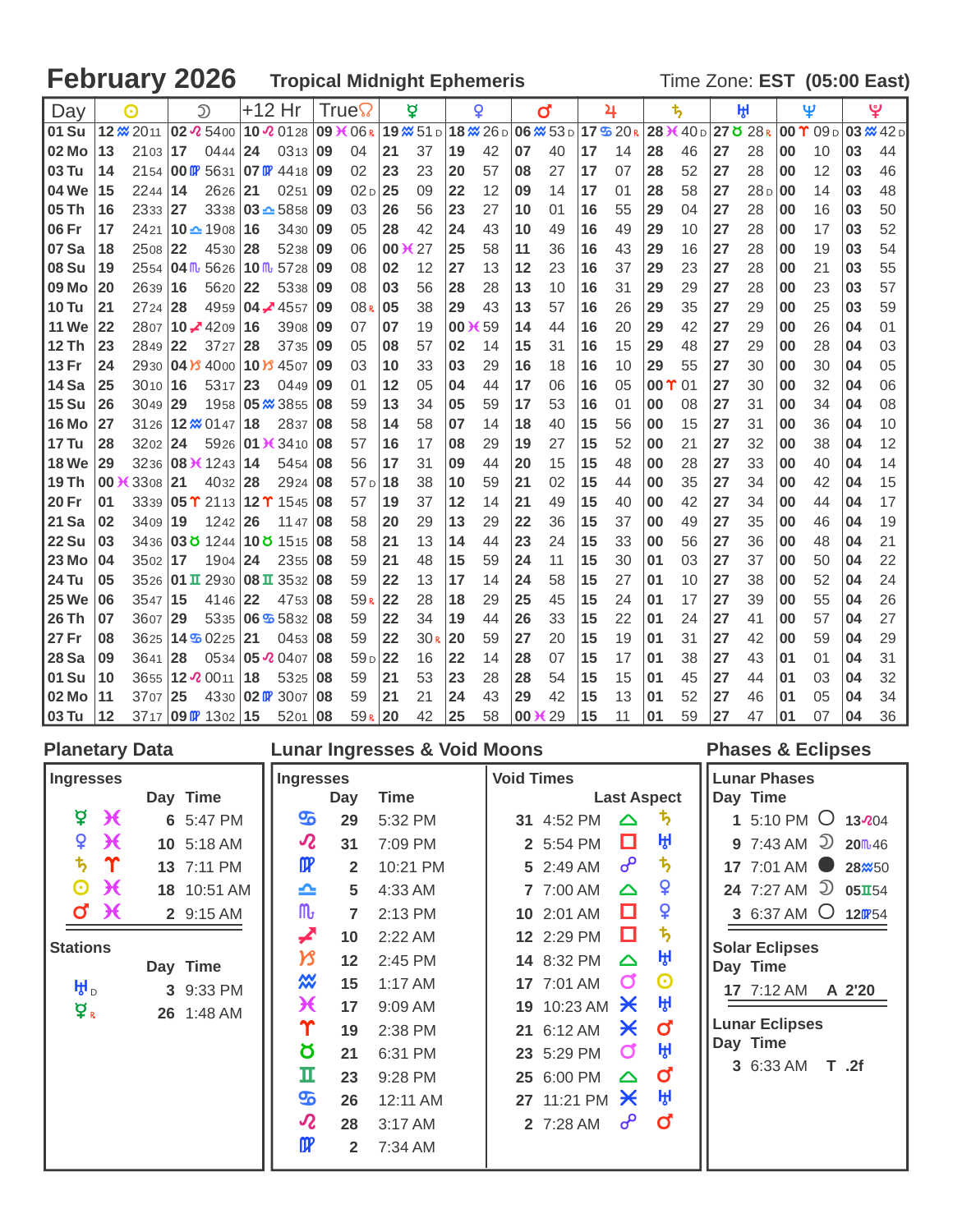**March 2026 Tropical Midnight Ephemeris Time Zone: EDT (04:00 East)** 

| Day          |    | ര                                 |    | $\mathfrak{D}$                             | +12 Hr |                                                    |    | True            |    | ₫                                 |               | Q      |    | ď                                     |    | 4                                         |              | ҍ,                                |    | ŀH |    | Ψ                  |    | ؠ                           |
|--------------|----|-----------------------------------|----|--------------------------------------------|--------|----------------------------------------------------|----|-----------------|----|-----------------------------------|---------------|--------|----|---------------------------------------|----|-------------------------------------------|--------------|-----------------------------------|----|----|----|--------------------|----|-----------------------------|
| 01 Su        |    | 10 $\angle$ 3424 11 $\angle$ 2537 |    |                                            |        | 18 2 1906                                          |    |                 |    | 08 $\times$ 59 D 21 $\times$ 54 R |               |        |    | $23 \times 25 \text{ D}$ 28 $\%$ 53 D |    | $15\,$ $\frac{m}{2}$ $15\,$ $\frac{m}{2}$ |              | $ 01 \Upsilon 45_D $ 27 ð 44 $_D$ |    |    |    | $01 \Upsilon 03 D$ |    | $04 \cancel{\text{m}}$ 32 D |
| 02 Mo        | 11 | 3436 25                           |    | 0927                                       |        | 01 07 5622                                         | 08 | 59              | 21 | 23                                | 24            | 40     | 29 | 40                                    | 15 | 13                                        | 01           | 52                                | 27 | 45 | 01 | 05                 | 04 | 34                          |
| 03 Tu        | 12 |                                   |    | 3446 08 $\mathbb{R}$ 3936                  | 15     | 1855                                               | 08 | 59              | 20 | 43                                | 25            | 55     | 00 | $\chi$ 27                             | 15 | 11                                        | 01           | 59                                | 27 | 47 | 01 | 07                 | 04 | 35                          |
| 04 We        | 13 | $3455$ 21                         |    | 5411                                       | 28     | 2517                                               | 08 | 59 <sub>R</sub> | 19 | 57                                | 27            | 10     | 01 | 14                                    | 15 | 10                                        | 02           | 06                                | 27 | 48 | 01 | 10                 | 04 | 37                          |
| 05 Th        | 14 |                                   |    | $3501 \, 104 - 5211$                       |        | $11 - 1454$                                        | 08 | 59              | 19 | 06                                | 28            | 24     | 02 | 02                                    | 15 | 09                                        | 02           | 13                                | 27 | 50 | 01 | 12                 | 04 | 39                          |
| 06 Fr        | 15 | 3506 17                           |    | 3333                                       | 23     | 4818                                               | 08 | 58              | 18 | 09                                | 29            | 39     | 02 | 49                                    | 15 | 08                                        | 02           | 21                                | 27 | 51 | 01 | 14                 | 04 | 40                          |
| 07 Sa        | 16 | 3509 29                           |    |                                            |        | 5922 06 $\text{m}$ 0704                            | 08 | 57              | 17 | 10                                | $00 \Upsilon$ | 54     | 03 | 36                                    | 15 | 07                                        | 02           | 28                                | 27 | 53 | 01 | 16                 | 04 | 42                          |
| <b>08 Su</b> | 17 |                                   |    | $3510 \,   \, 12 \,   \, 11 \, 43 \,   \,$ | 18     | 1345                                               | 08 | 56              | 16 | 10                                | 02            | 08     | 04 | 23                                    | 15 | 06                                        | 02           | 35                                | 27 | 54 | 01 | 18                 | 04 | 43                          |
| 09 Mo        | 18 | 3510 24                           |    | 1336                                       |        | $ 00 \times 1147$                                  | 08 | 55              | 15 | 09                                | 03            | 23     | 05 | 11                                    | 15 | 06                                        | 02           | 43                                | 27 | 56 | 01 | 21                 | 04 | 45                          |
| <b>10 Tu</b> | 19 |                                   |    | 3508 06 $\overline{\phantom{0}}$ 0847      | 12     | 0512                                               | 08 | 54              | 14 | 10                                | 04            | 37     | 05 | 58                                    | 15 | 05                                        | 02           | 50                                | 27 | 58 | 01 | 23                 | 04 | 46                          |
| <b>11 We</b> | 20 | $3505$   18                       |    | 0134                                       | 23     | 5830                                               | 08 | 53              | 13 | 13                                | 05            | 52     | 06 | 45                                    | 15 | 05 <sub>D</sub>                           | $ 02\rangle$ | 57                                | 28 | 00 | 01 | 25                 | 04 | 48                          |
| 12 Th        | 21 | $3459$ 29                         |    |                                            |        | 5634 <b>05 B</b> 5623                              | 08 | 54 <sub>D</sub> | 12 | 19                                | 07            | 07     | 07 | 32                                    | 15 | 05                                        | 03           | 05                                | 28 | 01 | 01 | 27                 | 04 | 49                          |
| 13 Fr        | 22 |                                   |    | 3453 11 13 5831                            | 18     | 0332                                               | 08 | 54              | 11 | 30                                | 08            | 21     | 08 | 20                                    | 15 | 06                                        | 03           | 12                                | 28 | 03 | 01 | 30                 | 04 | 50                          |
| 14 Sa        | 23 | 3444 24                           |    | 1158                                       |        | 00 % 2418                                          | 08 | 55              | 10 | 46                                | 09            | 35     | 09 | 07                                    | 15 | 06                                        | 03           | 20                                | 28 | 05 | 01 | 32                 | 04 | 52                          |
| <b>15 Su</b> | 24 |                                   |    | 3434   06 <del>%</del> 4059                | 13     | 0223                                               | 08 | 57              | 10 | 08                                | 10            | 50     | 09 | 54                                    | 15 | 07                                        | 03           | 27                                | 28 | 07 | 01 | 34                 | 04 | 53                          |
| <b>16 Mo</b> | 25 | 3422 19                           |    | 2850                                       | 26     | 0031                                               | 08 | 58              | 09 | 36                                | 12            | 04     | 10 | 41                                    | 15 | 08                                        | 03           | 34                                | 28 | 09 | 01 | 36                 | 04 | 55                          |
| <b>17 Tu</b> | 26 |                                   |    | 3408 02 <del>1</del> 3736                  |        | $09 \times 2004$                                   | 08 | 59              | 09 | 10                                | 13            | 19     | 11 | 29                                    | 15 | 09                                        | 03           | 42                                | 28 | 11 | 01 | 39                 | 04 | 56                          |
| <b>18 We</b> | 27 | 3353 16                           |    | 0751                                       | 23     | 0044                                               | 08 | 59 <sub>R</sub> | 08 | 51                                | 14            | 33     | 12 | 16                                    | 15 | 10                                        | 03           | 49                                | 28 | 13 | 01 | 41                 | 04 | 57                          |
| 19 Th        | 28 | $3335$ 29                         |    |                                            |        | 5824 07 $\Upsilon$ 0025                            | 08 | 58              | 08 | 38                                | 15            | 47     | 13 | 03                                    | 15 | 11                                        | 03           | 57                                | 28 | 15 | 01 | 43                 | 04 | 59                          |
| <b>20 Fr</b> | 29 |                                   |    | 3315 14 T 0616                             | 21     | 1519                                               | 08 | 56              | 08 | 31                                | 17            | 02     | 13 | 50                                    | 15 | 13                                        | 04           | 04                                | 28 | 17 | 01 | 45                 | 05 | $00\,$                      |
| 21 Sa        | 00 | $3253$ 28                         |    | 2654                                       |        | 05 8 4019                                          | 08 | 53              | 08 | 30 <sub>D</sub>                   | 18            | 16     | 14 | 37                                    | 15 | 15                                        | 04           | 12                                | 28 | 20 | 01 | 48                 | 05 | 01                          |
| <b>22 Su</b> | 01 |                                   |    | 3230 120 5449                              | 20     | 0941                                               | 08 | 50              | 08 | 35                                | 19            | 30     | 15 | 25                                    | 15 | 17                                        | 04           | 19                                | 28 | 22 | 01 | 50                 | 05 | 02                          |
| <b>23 Mo</b> | 02 | $3204$ 27                         |    |                                            |        | 24 <sub>14</sub>   $04 \text{ T}$ 37 <sub>50</sub> | 08 | 47              | 08 | 45                                | 20            | 45     | 16 | 12                                    | 15 | 19                                        | 04           | 27                                | 28 | 24 | 01 | 52                 | 05 | 03                          |
| <b>24 Tu</b> | 03 |                                   |    | 3135 11 $\overline{1}$ 4957                | 19     | 0004                                               | 08 | 44              | 09 | 01                                | 21            | 59     | 16 | 59                                    | 15 | 22                                        | 04           | 34                                | 28 | 26 | 01 | 54                 | 05 | 05                          |
| <b>25 We</b> | 04 | $3105$   26                       |    | $0749$ $03\overline{3}$ 1253               |        |                                                    | 08 | 43              | 09 | 22                                | 23            | 13     | 17 | 46                                    | 15 | 24                                        | 04           | 42                                | 28 | 29 | 01 | 57                 | 05 | 06                          |
| 26 Th        | 05 |                                   |    | $3032$ 10 $\overline{3}$ 1503              | 17     | 1409                                               | 08 | 43 <sub>D</sub> | 09 | 48                                | 24            | 27     | 18 | 33                                    | 15 | 27                                        | 04           | 49                                | 28 | 31 | 01 | 59                 | 05 | 07                          |
| 27 Fr        | 06 | 2957 24                           |    |                                            |        | 1007 01 $\Omega$ 0253                              | 08 | 44              | 10 | 19                                | 25            | 41     | 19 | 20                                    | 15 | 30                                        | 04           | 57                                | 28 | 33 | 02 | 01                 | 05 | 08                          |
| <b>28 Sa</b> | 07 |                                   |    | 2919 07 25227                              | 14     | 3850                                               | 08 | 45              | 10 | 53                                | 26            | 55     | 20 | 07                                    | 15 | 33                                        | 05           | 04                                | 28 | 36 | 02 | 04                 | 05 | 09                          |
| <b>29 Su</b> | 08 | 2839                              | 21 | 2203                                       | 28     | 0210                                               | 08 | 47              | 11 | 32                                | 28            | 09     | 20 | 54                                    | 15 | 36                                        | 05           | 12                                | 28 | 38 | 02 | 06                 | 05 | 10                          |
| <b>30 Mo</b> | 09 | 2757                              |    | 04 F 3912 11 F 1311                        |        |                                                    | 08 | 48              | 12 | 15                                | 29            | 23     | 21 | 41                                    | 15 | 40                                        | 05           | 19                                | 28 | 41 | 02 | 08                 | 05 | 11                          |
| 31 Tu        | 10 | 2713 17                           |    | 4408 24                                    |        | 1205 08                                            |    | 47 <sub>R</sub> | 13 | 01                                |               | 000337 | 22 | 28                                    | 15 | 44                                        | 05           | 27                                | 28 | 43 | 02 | 10                 | 05 | 12                          |

| <b>Planetary Data</b> |            |             |                            |                | <b>Lunar Ingresses &amp; Void Moons</b> |                   |                               |                       |                       | <b>Phases &amp; Eclipses</b>                  |
|-----------------------|------------|-------------|----------------------------|----------------|-----------------------------------------|-------------------|-------------------------------|-----------------------|-----------------------|-----------------------------------------------|
| <b>Ingresses</b>      |            |             | <b>Ingresses</b>           |                |                                         | <b>Void Times</b> |                               |                       |                       | <b>Lunar Phases</b>                           |
|                       |            | Day Time    |                            | Day            | <b>Time</b>                             |                   |                               |                       | <b>Last Aspect</b>    | Day Time                                      |
| σ                     | $\chi$     | 2 10:15 AM  | $\mathbf{S}$               | 26             | $1:11$ AM                               |                   | 28 12:21 AM $\cancel{\times}$ |                       | ŀŀ                    | 3 7:37 AM $\circ$ 120754                      |
| ¥                     | $\Upsilon$ | 6 6:45 AM   | $\boldsymbol{\mathcal{R}}$ | 28             | 4:17 AM                                 |                   | 2 8:28 AM                     | ഄ                     | $\mathbf{o}$          | 11 5:39 AM $\overline{2}$ 20, 49              |
| O                     | $\Upsilon$ | 20 10:45 AM | $\mathbf{p}$               | $\overline{2}$ | 8:34 AM                                 |                   | 4 10:53 AM $\triangle$        |                       | ਸ਼੍ਰਮ                 | 18 9:24 PM •<br>28 <sup>3</sup> 627           |
| ¥                     | <u>୪</u>   | 30 12:00 PM | ≏                          | 4              | 2:56 PM                                 |                   | 5 7:23 PM                     | O                     | 4                     | 25 3:18 PM $\overline{2}$ 05 $\frac{20}{909}$ |
|                       |            |             | $\mathbf{m}$               | $\overline{7}$ | 12:02 AM                                |                   | 9 7:29 AM                     | ൙                     | ıĤ,                   |                                               |
| <b>Stations</b>       |            | Day Time    |                            | 9              | 11:37 AM                                |                   | 11 5:39 AM                    | □                     | $\boldsymbol{\Theta}$ | <b>Solar Eclipses</b><br>Day Time             |
| <b>斗</b> 。            |            | 10 11:30 PM | $\overline{\mathcal{B}}$   | 12             | 12:07 AM                                |                   | 14 7:33 AM                    | $\Delta$              | ıĤ,                   | $\sim$ None $\sim$                            |
| ¥ D                   |            | 20 3:33 PM  | ₩                          | 14             | 11:13 AM                                |                   | 16 3:56 PM                    | о                     | ıĤ,                   |                                               |
|                       |            |             | Ж                          | 16             | 7:16 PM                                 |                   | 18 9:24 PM                    | $\sigma$              | $\boldsymbol{\Theta}$ | <b>Lunar Eclipses</b><br>Day Time             |
|                       |            |             | Υ                          | 19             | 12:03 AM                                |                   | 20 5:24 AM                    | Ø                     | ¥                     | 3 7:33 AM<br>T .2f                            |
|                       |            |             | Ծ                          | 21             | 2:35 AM                                 |                   | 23 1:40 AM                    | σ                     | H                     |                                               |
|                       |            |             | п                          | 23             | 4:19 AM                                 |                   | 24 6:36 PM                    | $\boldsymbol{\times}$ | ¥                     |                                               |
|                       |            |             | த                          | 25             | 6:33 AM                                 |                   | 27 7:41 AM                    | Ӿ                     | H                     |                                               |
|                       |            |             | $\boldsymbol{\mathcal{R}}$ | 27             | 10:10 AM                                |                   | 29 1:28 PM                    | $\Delta$              | ¥                     |                                               |
|                       |            |             | $\mathbf{m}$               | 29             | 3:34 PM                                 |                   | 31 8:31 PM                    | $\Delta$              | ਸ਼੍ਰਮ                 |                                               |
|                       |            |             |                            | ഛ              | $49 - 54 - P1$                          |                   |                               |                       |                       |                                               |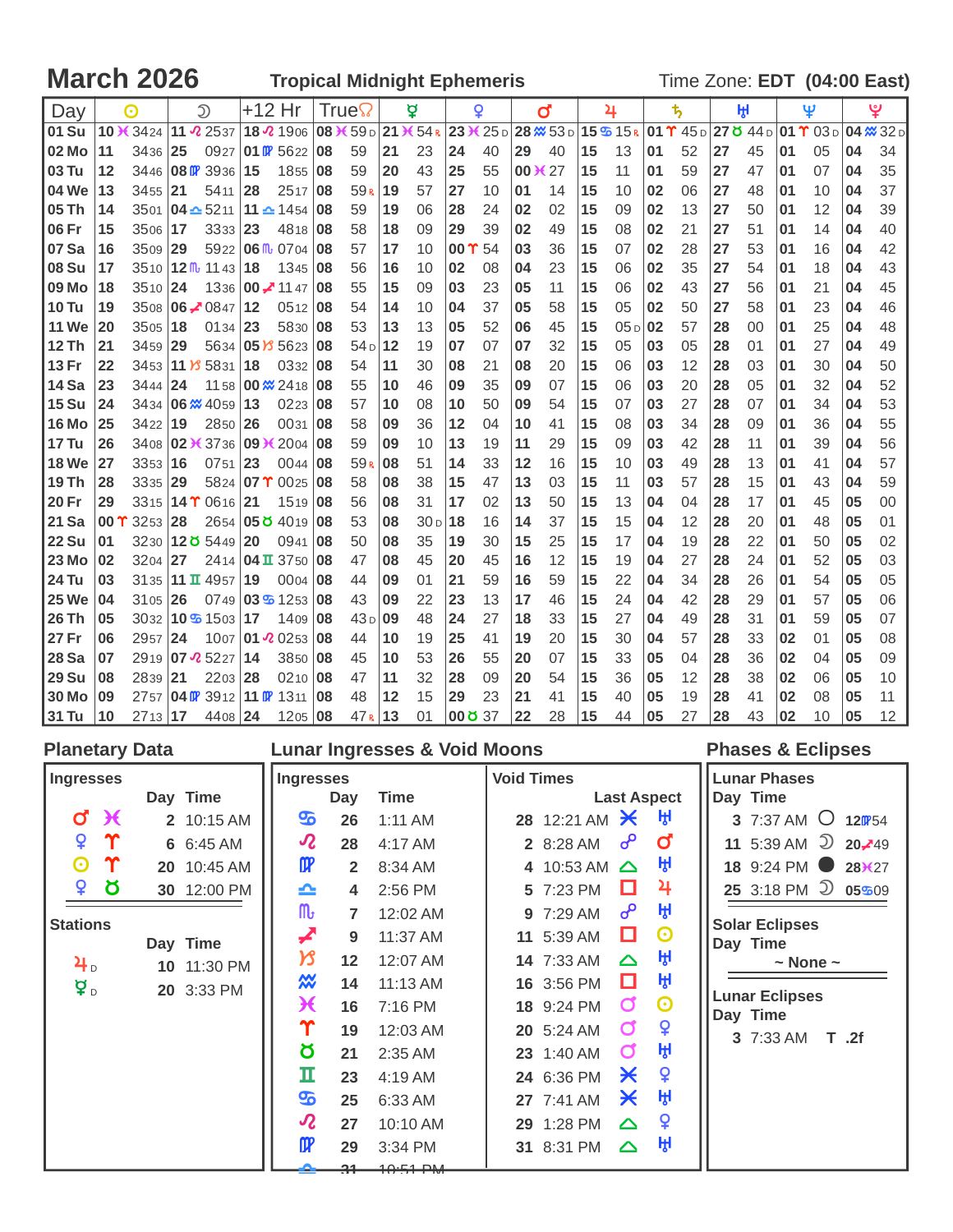April 2026 **Tropical Midnight Ephemeris** Time Zone: **EDT** (04:00 East)

| Day          |                  | ⊙           |              | $\mathfrak{D}$                |    | +12 Hr                                                                          |    | True |               | ₫  |                      | Q  |               | ď  |    | 4                                                                                                                      |    | ҍ, |                    | ₩, |    | Ψ  |    | ؠ              |
|--------------|------------------|-------------|--------------|-------------------------------|----|---------------------------------------------------------------------------------|----|------|---------------|----|----------------------|----|---------------|----|----|------------------------------------------------------------------------------------------------------------------------|----|----|--------------------|----|----|----|----|----------------|
| l 01 We      | 11 $\Upsilon$    |             |              |                               |    | 2626 00 $\triangle$ 3701 06 $\triangle$ 5859 08 $\angle$ 46 R                   |    |      |               |    |                      |    |               |    |    | $13 \times 50 \text{ D}$ 01 ö 51 d 23 $\times$ 15 d 15 $\text{C}$ 48 d 05 $\text{T}$ 34 d 28 ö 46 d 02 $\text{T}$ 13 d |    |    |                    |    |    |    |    | $05 \times 13$ |
| <b>02 Th</b> | $12 \,$          | 2537        | 13           | 1759                          | 19 | 3403                                                                            | 08 | 42   | 14            | 43 | 03                   | 05 | 24            | 02 | 15 | 52                                                                                                                     | 05 | 42 | 28                 | 49 | 02 | 15 | 05 | 14             |
| 103 Fr       | 13               | 2446 25     |              |                               |    | 4717 01 $\frac{m}{5743}$                                                        | 08 | 37   | 15            | 39 | 04                   | 18 | 24            | 49 | 15 | 56                                                                                                                     | 05 | 49 | 28                 | 51 | 02 | 17 | 05 | 15             |
| 04 Sa        | 14               |             |              | $2354$ 08 $\text{fb}$ 0530 14 |    | 1047                                                                            | 08 | 31   | 16            | 38 | 05                   | 32 | 25            | 36 | 16 | 00                                                                                                                     | 05 | 56 | 28                 | 54 | 02 | 19 | 05 | 16             |
| <b>05 Su</b> | 15               | 2259        | $ 20\rangle$ | 1346 26                       |    | 1441                                                                            | 08 | 24   | 17            | 39 | 06                   | 46 | 26            | 22 | 16 | 05                                                                                                                     | 06 | 04 | 28                 | 57 | 02 | 22 | 05 | 17             |
| 06 Mo        | 16               |             |              |                               |    | 2203 <b>02 - 1351 <b>08 - 11</b> 36 <b>08</b></b>                               |    | 17   | 18            | 44 | 08                   | 00 | 27            | 09 | 16 | 09                                                                                                                     | 06 | 11 | 29                 | 00 | 02 | 24 | 05 | 18             |
| l 07 Tu      | 17               | 2105 14     |              | 0819 20                       |    | 0426 08                                                                         |    | 12   | 19            | 50 | 09                   | 13 | 27            | 56 | 16 | 14                                                                                                                     | 06 | 19 | 29                 | 02 | 02 | 26 | 05 | 18             |
| 08 We        | 18               | $2005$ 26   |              |                               |    | 0027 01 $\frac{1}{3}$ 5652                                                      | 08 | 07   | 20            | 59 | 10                   | 27 | 28            | 43 | 16 | 19                                                                                                                     | 06 | 26 | 29                 | 05 | 02 | 28 | 05 | 19             |
| <b>09 Th</b> | 19               |             |              | 1903 07 B 5414 13             |    | 5309 08                                                                         |    | 05   | 22            | 11 | 11                   | 41 | 29            | 30 | 16 | 24                                                                                                                     | 06 | 34 | 29                 | 08 | 02 | 30 | 05 | 20             |
| 10 Fr        | 20               | $1759$   19 |              | 5413 25                       |    | 5802 08                                                                         |    | 04   | 23            | 24 | 12                   | 54 | $00 \Upsilon$ | 16 | 16 | 30                                                                                                                     | 06 | 41 | 29                 | 11 | 02 | 33 | 05 | 21             |
| <b>11 Sa</b> | 21               |             |              |                               |    | 1654 02 <del>%</del> 0514 08 <del>%</del> 1626 08                               |    | 05p  | 24            | 40 | 14                   | 08 | 01            | 03 | 16 | 35                                                                                                                     | 06 | 48 | 29                 | 14 | 02 | 35 | 05 | 22             |
| 12 Su        | 22               | 1547        | 14           | $3214$ 20                     |    | 5309 08                                                                         |    | 06   | 25            | 57 | 15                   | 21 | 01            | 50 | 16 | 41                                                                                                                     | 06 | 56 | 29                 | 17 | 02 | 37 | 05 | 22             |
| 13 Mo        | 23               | 1438 27     |              |                               |    | 1943 03 <del>1</del> 5220 08                                                    |    | 07   | 27            | 17 | 16                   | 35 | 02            | 36 | 16 | 47                                                                                                                     | 07 | 03 | 29                 | 20 | 02 | 39 | 05 | 23             |
| <b>14 Tu</b> | 24               |             |              | 1327 10 K 3121 17             |    | 1658                                                                            | 08 | 08R  | 28            | 39 | 17                   | 48 | 03            | 23 | 16 | 53                                                                                                                     | 07 | 10 | 29                 | 23 | 02 | 41 | 05 | 24             |
| 15 We        | 25               | $1215$   24 |              |                               |    | 09 <sub>15</sub>   <b>01 <math>\Upsilon</math></b> 08 <sub>07</sub>   <b>08</b> |    | 06   | $00 \Upsilon$ | 02 | 19                   | 01 | 04            | 10 | 16 | 59                                                                                                                     | 07 | 17 | 29                 | 26 | 02 | 43 | 05 | 24             |
| 16 Th        | 26               |             |              | 11 01 08 T 1318 15            |    | 2423 08                                                                         |    | 03   | 01            | 28 | 20                   | 15 | 04            | 56 | 17 | 05                                                                                                                     | 07 | 25 | 29                 | 29 | 02 | 46 | 05 | 25             |
| <b>17 Fr</b> | 27               | 0944 22     |              |                               |    | 4043 00 0 0131 07                                                               |    | 58   | 02            | 55 | 21                   | 28 | 05            | 43 | 17 | 12                                                                                                                     | 07 | 32 | 29                 | 32 | 02 | 48 | 05 | 25             |
| l 18 Sa      | 28               |             |              | 0826 07 0 2551 14             |    | 5239 07                                                                         |    | 51   | 04            | 24 | 22                   | 41 | 06            | 29 | 17 | 18                                                                                                                     | 07 | 39 | 29                 | 35 | 02 | 50 | 05 | 26             |
| 19 Su        | 29               | 0707 22     |              | 2049 29                       |    | 4911                                                                            | 07 | 43   | 05            | 54 | 23                   | 54 | 07            | 16 | 17 | 25                                                                                                                     | 07 | 46 | 29                 | 38 | 02 | 52 | 05 | 26             |
| 20 Mo        | $00\,\mathrm{g}$ |             |              |                               |    | $0545$   07 $\overline{u}$ 1637   14 $\overline{u}$ 4206   07                   |    | 35   | 07            | 27 | 25                   | 08 | 08            | 02 | 17 | 32                                                                                                                     | 07 | 53 | 29                 | 41 | 02 | 54 | 05 | 27             |
| l 21 Tu      | 01               | 0421        | 22           | 0441 29                       |    | 2336 07                                                                         |    | 28   | 09            | 01 | 26                   | 21 | 08            | 48 | 17 | 39                                                                                                                     | 08 | 01 | 29                 | 44 | 02 | 56 | 05 | 27             |
| 22 We        | 02               |             |              |                               |    | 0255 06 $\frac{6}{2}$ 3813 13 $\frac{6}{2}$ 4804 07                             |    | 24   | 10            | 37 | 27                   | 34 | 09            | 35 | 17 | 46                                                                                                                     | 08 | 08 | 29                 | 48 | 02 | 58 | 05 | 28             |
| l 23 Th      | 03               | 0126 20     |              | $5254$   27                   |    | 5232 07                                                                         |    | 21   | 12            | 15 | 28                   | 47 | 10            | 21 | 17 | 53                                                                                                                     | 08 | 15 | 29                 | 51 | 03 | 00 | 05 | 28             |
| 124 Fr       | 03               |             |              |                               |    | 5956 04 2 4700 11 2 3622 07                                                     |    | 21p  | 13            | 54 | 29                   | 59 | 11            | 07 | 18 | 01                                                                                                                     | 08 | 22 | 29                 | 54 | 03 | 02 | 05 | 28             |
| 25 Sa        | 04               | 5823        | 18           | $2051$ 25                     |    | $0042$   07                                                                     |    | 21   | 15            | 35 | $01 \,\mathrm{I}$ 13 |    | 11            | 54 | 18 | 08                                                                                                                     | 08 | 29 | 29                 | 57 | 03 | 04 | 05 | 29             |
| <b>26 Su</b> | 05               |             |              |                               |    | 5648 01 <u>W</u> 3611 08 W 0737 07                                              |    | 22   | 17            | 18 | 02                   | 26 | 12            | 40 | 18 | 16                                                                                                                     | 08 | 36 | $00 \mathbf{I} 00$ |    | 03 | 06 | 05 | 29             |
| l 27 Mo      | 06               | 5511        | 14           | 3520 20                       |    | 5936 07                                                                         |    | 22R  | 19            | 02 | 03                   | 39 | 13            | 26 | 18 | 24                                                                                                                     | 08 | 43 | 00                 | 04 | 03 | 08 | 05 | 29             |
| <b>28 Tu</b> | 07               | 5332 27     |              |                               |    | $2044 \,   \mathbf{03} \triangleq 3859 \,   \mathbf{07}$                        |    | 20   | 20            | 48 | 04                   | 51 | 14            | 12 | 18 | 32                                                                                                                     | 08 | 49 | 00                 | 07 | 03 | 10 | 05 | 30             |
| 29 We        | 08               |             |              | $5150 09 - 5435 16$           |    | $0743$   07                                                                     |    | 15   | 22            | 36 | 06                   | 04 | 14            | 58 | 18 | 40                                                                                                                     | 08 | 56 | 00                 | 10 | 03 | 12 | 05 | 30             |
| 30 Th        | 09               | 5007 22     |              | 1835 28                       |    | 2719 07                                                                         |    | 08   | 24            | 26 | 07                   | 17 | 15            | 44 | 18 | 48                                                                                                                     | 09 | 03 | 00                 | 14 | 03 | 14 | 05 | 30             |
| 101 Fr       | 10               |             |              |                               |    | 4822 04 $\frac{m}{6}$ 3403 10 $\frac{m}{6}$ 3855 06                             |    | 59   | 26            | 17 | 08                   | 29 | 16            | 30 | 18 | 56                                                                                                                     | 09 | 10 | 00                 | 17 | 03 | 16 | 05 | 30             |

| <b>Planetary Data</b>                                                  |                  |                    |                                                                                             |                                                                                                                                                                                      |                                                                                            | <b>Lunar Ingresses &amp; Void Moons</b>                                                                                                                                       |                   |                                                                                                                                                                                                |                                                                                                                                                                            |                                                                                                                    | <b>Phases &amp; Eclipses</b>                                                                                                                                                                                                                                                                               |
|------------------------------------------------------------------------|------------------|--------------------|---------------------------------------------------------------------------------------------|--------------------------------------------------------------------------------------------------------------------------------------------------------------------------------------|--------------------------------------------------------------------------------------------|-------------------------------------------------------------------------------------------------------------------------------------------------------------------------------|-------------------|------------------------------------------------------------------------------------------------------------------------------------------------------------------------------------------------|----------------------------------------------------------------------------------------------------------------------------------------------------------------------------|--------------------------------------------------------------------------------------------------------------------|------------------------------------------------------------------------------------------------------------------------------------------------------------------------------------------------------------------------------------------------------------------------------------------------------------|
| Ingresses                                                              |                  |                    |                                                                                             | <b>Ingresses</b>                                                                                                                                                                     |                                                                                            |                                                                                                                                                                               | <b>Void Times</b> |                                                                                                                                                                                                |                                                                                                                                                                            |                                                                                                                    | <b>Lunar Phases</b>                                                                                                                                                                                                                                                                                        |
| $\mathbf C$<br>₫<br>$\boldsymbol{\Theta}$<br>¥<br>ŀ<br><b>Stations</b> | Υ<br>୪<br>п<br>п | $\sim$ None $\sim$ | Day Time<br>9 3:35 PM<br>14 11:21 PM<br>19 9:38 PM<br>24 12:03 AM<br>25 8:49 PM<br>Day Time | $\mathbf{p}$<br>≏<br>$\mathsf{m}_{t}$<br>◢<br>だ<br>$\boldsymbol{\mathsf{\tilde{w}}}$<br>Ӿ<br>Υ<br>Ծ<br>п<br>த<br>$\boldsymbol{\mathcal{R}}$<br>$\mathbf{m}$<br>≏<br>$\mathsf{m}_{t}$ | Day<br>29<br>31<br>3<br>5<br>8<br>10<br>13<br>15<br>17<br>19<br>21<br>23<br>25<br>28<br>30 | Time<br>3:34 PM<br>10:51 PM<br>8:11 AM<br>7:32 PM<br>8:05 AM<br>7:56 PM<br>4:56 AM<br>10:04 AM<br>11:58 AM<br>12:17 PM<br>1:01 PM<br>3:41 PM<br>9:04 PM<br>5:03 AM<br>3:02 PM |                   | 31 8:31 PM<br>2 4:55 AM<br>5 5:29 PM<br>8 5:52 AM<br>10 6:24 PM<br>13 3:42 AM<br>15 9:07 AM<br>17 7:51 AM<br>19 11:45 AM<br>20 1:17 AM<br>23 3:28 PM<br>25 9:04 PM<br>27 7:12 AM<br>30 4:52 AM | Δ<br>□<br>൙<br>O<br>$\triangle$<br>О<br>$\boldsymbol{\times}$<br>σ<br>$\sigma$<br>$\boldsymbol{\times}$<br>$\boldsymbol{\times}$<br>□<br>$\boldsymbol{\times}$<br>$\sigma$ | <b>Last Aspect</b><br>ŀH<br>4<br>ŀH<br>Ø<br>ਮ੍ਹਮ<br>H<br>刑<br>$\boldsymbol{\Theta}$<br>H<br>d<br>ŀH<br>田<br>4<br>₫ | Day Time<br>1 10:12 PMO $12-21$<br>10 12:52 AM $\overline{2}$ 201320<br>17 7:51 AM 27 $\gamma$ 29<br>23 10:32 PM $\overline{2}$ 03 $\overline{2}$ 56<br>1 1:23 PM $\bigcirc$ 11/0-21<br><b>Solar Eclipses</b><br>Day Time<br>$\sim$ None $\sim$<br><b>Lunar Eclipses</b><br>Day Time<br>$\sim$ None $\sim$ |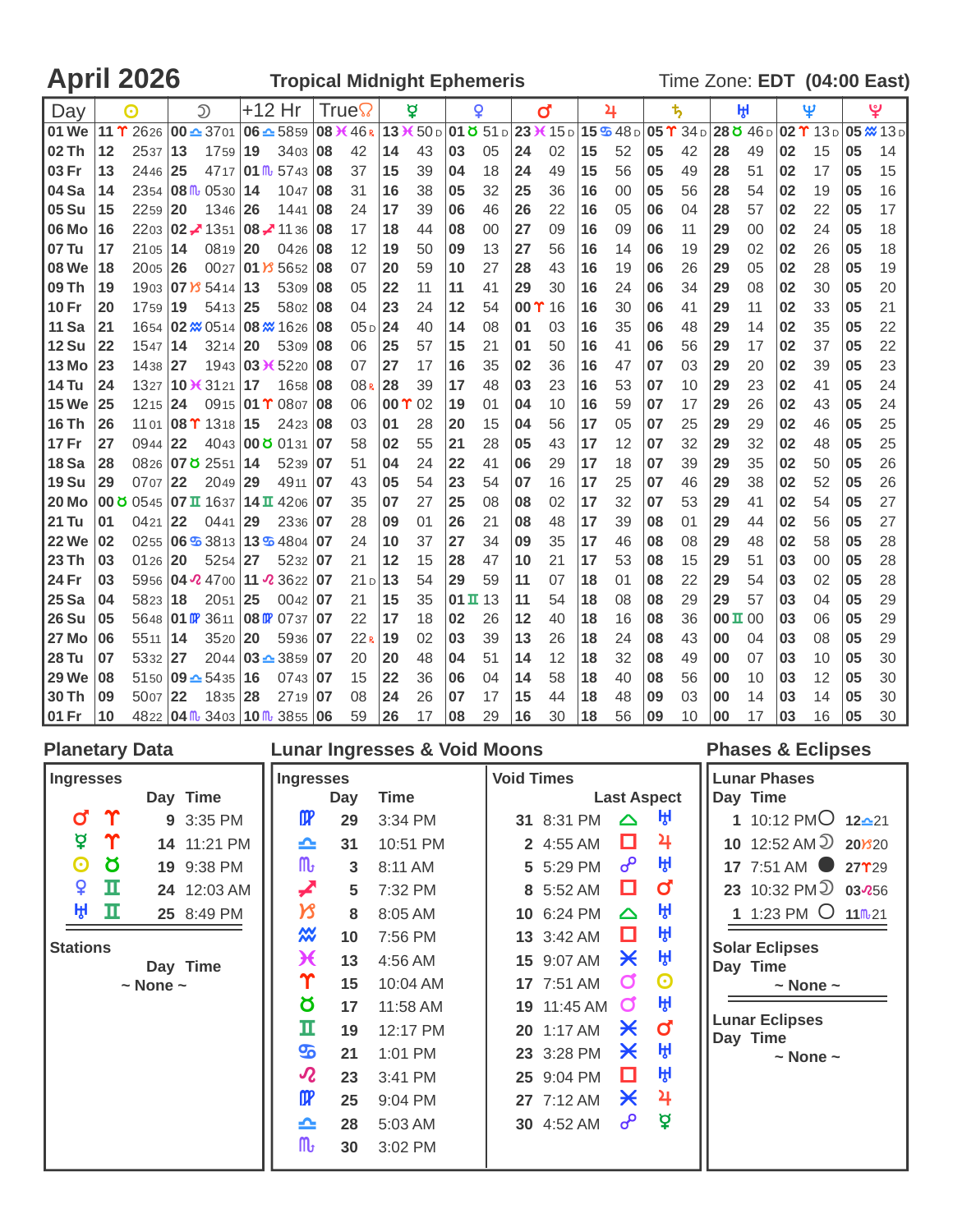| Day          |                         | $\odot$     |    | $\mathfrak{D}$                                                            | +12 Hr |                             |           | True             |                | ă  |           | Q                                                |                  | ď  |    | 4                                                                                 |    | ち  |    | ŀH |    | Ψ               |    | ೪                |
|--------------|-------------------------|-------------|----|---------------------------------------------------------------------------|--------|-----------------------------|-----------|------------------|----------------|----|-----------|--------------------------------------------------|------------------|----|----|-----------------------------------------------------------------------------------|----|----|----|----|----|-----------------|----|------------------|
| 01 Fr        |                         |             |    | 10 $\frac{3}{2}$ 4822 04 $\frac{1}{2}$ 3403                               |        | $10 \, \text{m}$ 3855       |           | 06 $\angle$ 59 R |                |    |           | $26$ $\Upsilon$ 17 D $ 08$ II 29 D 16 $\Upsilon$ |                  |    |    | $30\,\text{D}$  18 $\frac{3}{2}$ 56 D 09 $\Upsilon$ 10 D 00 II 17 D 03 $\Upsilon$ |    |    |    |    |    | 16 <sub>D</sub> |    | $05 \times 30$ D |
| 02 Sa        | 11                      | 4635 16     |    | 4203                                                                      | 22     | 4332 06                     |           | 48               | 28             | 10 | 09        | 42                                               | 17               | 16 | 19 | 05                                                                                | 09 | 17 | 00 | 20 | 03 | 18              | 05 | 30               |
| 03 Su        | 12                      | 4447 28     |    | 4333                                                                      |        | 04 $\cancel{\bullet}$ 4215  | 06        | 35               | 000005         |    | 10        | 55                                               | 18               | 02 | 19 | 13                                                                                | 09 | 23 | 00 | 24 | 03 | 20              | 05 | 30               |
| 04 Mo        | 13                      |             |    | 4257 10 $\overline{\phantom{0}}$ 3949                                     | 16     | 3628                        | 06        | 23               | 02             | 02 | 12        | 07                                               | 18               | 48 | 19 | 22                                                                                | 09 | 30 | 00 | 27 | 03 | 21              | 05 | 30               |
| 05 Tu        | 14                      | 4105 22     |    | 3229                                                                      | 28     | 2811                        | <b>06</b> | 12               | 04             | 00 | 13        | 20                                               | 19               | 34 | 19 | 31                                                                                | 09 | 37 | 00 | 30 | 03 | 23              | 05 | 31               |
| 06 We        | 15                      |             |    | 3912 04 \f 2354                                                           |        | $10\frac{1}{3}$ 2004 06     |           | 03               | 06             | 00 | 14        | 32                                               | 20               | 19 | 19 | 40                                                                                | 09 | 43 | 00 | 34 | 03 | 25              | 05 | 31               |
| 07 Th        | 16                      | $3718$ 16   |    | 1706                                                                      | 22     | 1532 05                     |           | 57               | 08             | 02 | 15        | 44                                               | 21               | 05 | 19 | 49                                                                                | 09 | 50 | 00 | 37 | 03 | 27              | 05 | 31R              |
| 08 Fr        | 17                      | $3522$ 28   |    | 1553                                                                      |        | $ 04 \times 1843 05$        |           | 53               | 10             | 05 | 16        | 57                                               | 21               | 51 | 19 | 58                                                                                | 09 | 56 | 00 | 41 | 03 | 29              | 05 | 31               |
| 09 Sa        | 18                      |             |    | 3324 10 <b>2</b> 2440                                                     | 16     | 3420                        | 105       | 51               | 12             | 10 | 18        | 09                                               | 22               | 36 | 20 | 07                                                                                | 10 | 03 | 00 | 44 | 03 | 30              | 05 | 30               |
| <b>10 Su</b> | 19                      | $3125$ 22   |    | 4821                                                                      | 29     | 0722                        | 05        | 51p              | 14             | 16 | 19        | 21                                               | 23               | 22 | 20 | 16                                                                                | 10 | 09 | 00 | 48 | 03 | 32              | 05 | 30               |
| <b>11 Mo</b> | 20                      |             |    | 2925 05 \t 3157 12 \t 0241                                                |        |                             | <b>05</b> | 51               | 16             | 23 | 20        | 33                                               | 24               | 08 | 20 | 26                                                                                | 10 | 15 | 00 | 51 | 03 | 34              | 05 | 30               |
| <b>12 Tu</b> | 21                      | 2724 18     |    | $4002$ 25                                                                 |        | 2425 05                     |           | 51R              | 18             | 32 | 21        | 45                                               | 24               | 53 | 20 | 35                                                                                | 10 | 22 | 00 | 55 | 03 | 35              | 05 | 30               |
| <b>13 We</b> | 22                      |             |    | 2521 02 1 1604 09 1 1507 05                                               |        |                             |           | 48               | 20             | 41 | 22        | 57                                               | 25               | 39 | 20 | 45                                                                                | 10 | 28 | 00 | 58 | 03 | 37              | 05 | 30               |
| 14 Th        | 23                      | 2317 16     |    | 2129                                                                      | 23     | 3453                        | <b>05</b> | 44               | 22             | 52 | 24        | 09                                               | 26               | 24 | 20 | 55                                                                                | 10 | 34 | 01 | 01 | 03 | 39              | 05 | 30               |
| <b>15 Fr</b> | 24                      |             |    | 2111 00 0 5447 08 0 2029 05                                               |        |                             |           | 36               | 25             | 03 | 25        | 21                                               | 27               | 09 | 21 | 05                                                                                | 10 | 40 | 01 | 05 | 03 | 40              | 05 | 30               |
| <b>16 Sa</b> | 25                      | 1905   15   |    | 5100                                                                      | 23     | 2511                        | 05        | 27               | 27             | 14 | 26        | 33                                               | 27               | 55 | 21 | 15                                                                                | 10 | 46 | 01 | 08 | 03 | 42              | 05 | 29               |
| <b>17 Su</b> | 26                      |             |    | 1657 01 T 0145 08 T 3918 05                                               |        |                             |           | 16               | 29             | 25 | 27        | 45                                               | 28               | 40 | 21 | 25                                                                                | 10 | 52 | 01 | 12 | 03 | 44              | 05 | 29               |
| <b>18 Mo</b> | 27                      | 1447   16   |    | 1625                                                                      | 23     | 5144                        | <b>05</b> | 05               | $01 \text{ T}$ | 36 | 28        | 57                                               | 29               | 25 | 21 | 35                                                                                | 10 | 58 | 01 | 15 | 03 | 45              | 05 | 29               |
| <b>19 Tu</b> | 28                      |             |    | 1236 01 5 2359 08 5 5 203 04                                              |        |                             |           | 56               | 03             | 46 | $00 - 09$ |                                                  | $00\,\mathrm{g}$ | 11 | 21 | 45                                                                                | 11 | 04 | 01 | 19 | 03 | 47              | 05 | 28               |
| <b>20 We</b> | 29                      | 1024 16     |    | 1502                                                                      | 23     | 3213                        | 04        | 49               | 05             | 56 | 01        | 20                                               | 00               | 56 | 21 | 55                                                                                | 11 | 10 | 01 | 22 | 03 | 48              | 05 | 28               |
| 21 Th        | $00 \text{ }\mathrm{I}$ |             |    | 0810 00 $\sqrt{2}$ 4308 07 $\sqrt{2}$ 4731 04                             |        |                             |           | 44               | 08             | 04 | 02        | 32                                               | 01               | 41 | 22 | 06                                                                                | 11 | 16 | 01 | 26 | 03 | 50              | 05 | 28               |
| 22 Fr        | 01                      | 0554 14     |    | 4518 21                                                                   |        | 3633   04                   |           | 42               | 10             | 11 | 03        | 44                                               | 02               | 26 | 22 | 16                                                                                | 11 | 22 | 01 | 29 | 03 | 51              | 05 | 27               |
| 23 Sa        | 02                      | $0336$   28 |    | 2130                                                                      |        | 05070028                    | 104       | 42               | 12             | 17 | 04        | 55                                               | 03               | 11 | 22 | 27                                                                                | 11 | 27 | 01 | 33 | 03 | 52              | 05 | 27               |
| <b>24 Su</b> | 03                      |             |    | 01 <sub>17</sub>   <b>11 0 3</b> 352                                      | 18     | 0208                        | 104       | 42               | 14             | 21 | 06        | 07                                               | 03               | 56 | 22 | 38                                                                                | 11 | 33 | 01 | 36 | 03 | 54              | 05 | 26               |
| <b>25 Mo</b> | 03                      | 5857 24     |    |                                                                           |        | $2544 00 \triangle 4510 04$ |           | 41               | 16             | 22 | 07        | 18                                               | 04               | 40 | 22 | 48                                                                                | 11 | 38 | 01 | 40 | 03 | 55              | 05 | 26               |
| 26 Tu        | 04                      |             |    | 5634   07 소 0052                                                          | 13     | 1319 04                     |           | 38               | 18             | 22 | 08        | 29                                               | 05               | 25 | 22 | 59                                                                                | 11 | 44 | 01 | 43 | 03 | 56              | 05 | 25               |
| <b>27 We</b> | 05                      | 5411        | 19 | 2253                                                                      | 25     | 2959                        | 104       | 33               | 20             | 19 | 09        | 40                                               | 06               | 10 | 23 | 10                                                                                | 11 | 49 | 01 | 47 | 03 | 58              | 05 | 25               |
| <b>28 Th</b> | 06                      |             |    | 5146 01 $\frac{m}{m}$ 3457 07 $\frac{m}{m}$ 3805 04                       |        |                             |           | 25               | 22             | 14 | 10        | 52                                               | 06               | 55 | 23 | 21                                                                                | 11 | 55 | 01 | 50 | 03 | 59              | 05 | 24               |
| 29 Fr        | 07                      | $4919$   13 |    | 3939                                                                      | 19     | 3953                        | 04        | 14               | 24             | 06 | 12        | 03                                               | 07               | 39 | 23 | 32                                                                                | 12 | 00 | 01 | 54 | 04 | 00              | 05 | 24               |
| <b>30 Sa</b> | 08                      | 4652 25     |    |                                                                           |        | 3859 01 - 3708 04           |           | 02               | 25             | 55 | 13        | 14                                               | 08               | 24 | 23 | 43                                                                                | 12 | 05 | 01 | 57 | 04 | 01              | 05 | 23               |
| 31 Su        | 09                      |             |    | $4423 \,   \mathbf{07} \blacktriangleright 3430 \,   \mathbf{13} \rangle$ |        | $3116$ 03                   |           | 48               | 27             | 42 | 14        | 25                                               | 09               | 09 | 23 | 55                                                                                | 12 | 10 | 02 | 01 | 04 | 03              | 05 | 22               |

| <b>Planetary Data</b>                                                                                                                                                                           | <b>Lunar Ingresses &amp; Void Moons</b>                                                                                                                                                                                                                                                                                                                                                                        |                                                                                                                                                                                                                                                                                                                                                                                                                                                                | <b>Phases &amp; Eclipses</b>                                                                                                                                                                                                                                                                                           |
|-------------------------------------------------------------------------------------------------------------------------------------------------------------------------------------------------|----------------------------------------------------------------------------------------------------------------------------------------------------------------------------------------------------------------------------------------------------------------------------------------------------------------------------------------------------------------------------------------------------------------|----------------------------------------------------------------------------------------------------------------------------------------------------------------------------------------------------------------------------------------------------------------------------------------------------------------------------------------------------------------------------------------------------------------------------------------------------------------|------------------------------------------------------------------------------------------------------------------------------------------------------------------------------------------------------------------------------------------------------------------------------------------------------------------------|
| <b>Ingresses</b>                                                                                                                                                                                | <b>Ingresses</b>                                                                                                                                                                                                                                                                                                                                                                                               | <b>Void Times</b>                                                                                                                                                                                                                                                                                                                                                                                                                                              | <b>Lunar Phases</b>                                                                                                                                                                                                                                                                                                    |
| Day Time<br>₫<br>୪<br>2 10:56 PM<br>₫<br>п<br>17 6:26 AM<br>ď<br>୪<br>18 6:25 PM<br>¥<br>$\mathbf{G}$<br>18 9:05 PM<br>п<br>O<br>20 8:36 PM<br><b>Stations</b><br>Day Time<br>ಀೣೣ<br>6 11:34 AM | <b>Time</b><br>Day<br>28<br>5:03 AM<br>≏<br>$\mathbb{m}$<br>30<br>3:02 PM<br>◢<br>2:34 AM<br>3<br>צ<br>3:06 PM<br>5<br>⋙<br>3:28 AM<br>8<br>Ӿ<br>10<br>1:40 PM<br>Υ<br>12<br>8:03 PM<br>Ծ<br>10:30 PM<br>14<br>п<br>16<br>10:22 PM<br>த<br>18<br>9:45 PM<br>$\boldsymbol{\mathcal{R}}$<br>20<br>10:48 PM<br>$\mathbf{p}$<br>23<br>2:57 AM<br>25<br>10:33 AM<br>≏<br>$\mathsf{m}_{\mathsf{r}}$<br>27<br>8:53 PM | <b>Last Aspect</b><br>൙<br>₽<br>30 4:52 AM<br>4<br>2 4:48 AM<br>$\Delta$<br>$\sigma$<br>4 5:34 PM<br>$\triangle$<br>ď<br>O<br>7 10:19 AM<br>ď<br>$\boldsymbol{\times}$<br>10 1:09 AM<br>¥<br>□<br>12 6:05 AM<br>$\mathbf{o}$<br>σ<br>14 5:32 PM<br>₫<br>$\sigma$<br>16 9:02 PM<br>$\boldsymbol{\psi}$<br>Ӿ<br>17 3:35 PM<br>4<br>Ø<br>20 9:27 AM<br>ђ<br>21 6:06 PM<br>$\Delta$<br>4<br>Ӿ<br>24 8:54 PM<br>4<br>□<br>27 7:32 AM<br>4<br>29 8:05 PM<br>$\Delta$ | Day Time<br>1 1:23 PM $\bigcirc$ 11 m <sup>21</sup><br><b>9</b> 5:11 PM $\overline{2}$ 19 $\approx$ 15<br>16 4:01 PM •<br>25858<br>23 7:11 AM $\supseteq$ 020721<br>31 4:45 AM $\circ$<br>09-756<br><b>Solar Eclipses</b><br>Day Time<br>$\sim$ None $\sim$<br><b>Lunar Eclipses</b><br>Day Time<br>$\sim$ None $\sim$ |
|                                                                                                                                                                                                 | 30<br>8:45 AM                                                                                                                                                                                                                                                                                                                                                                                                  |                                                                                                                                                                                                                                                                                                                                                                                                                                                                |                                                                                                                                                                                                                                                                                                                        |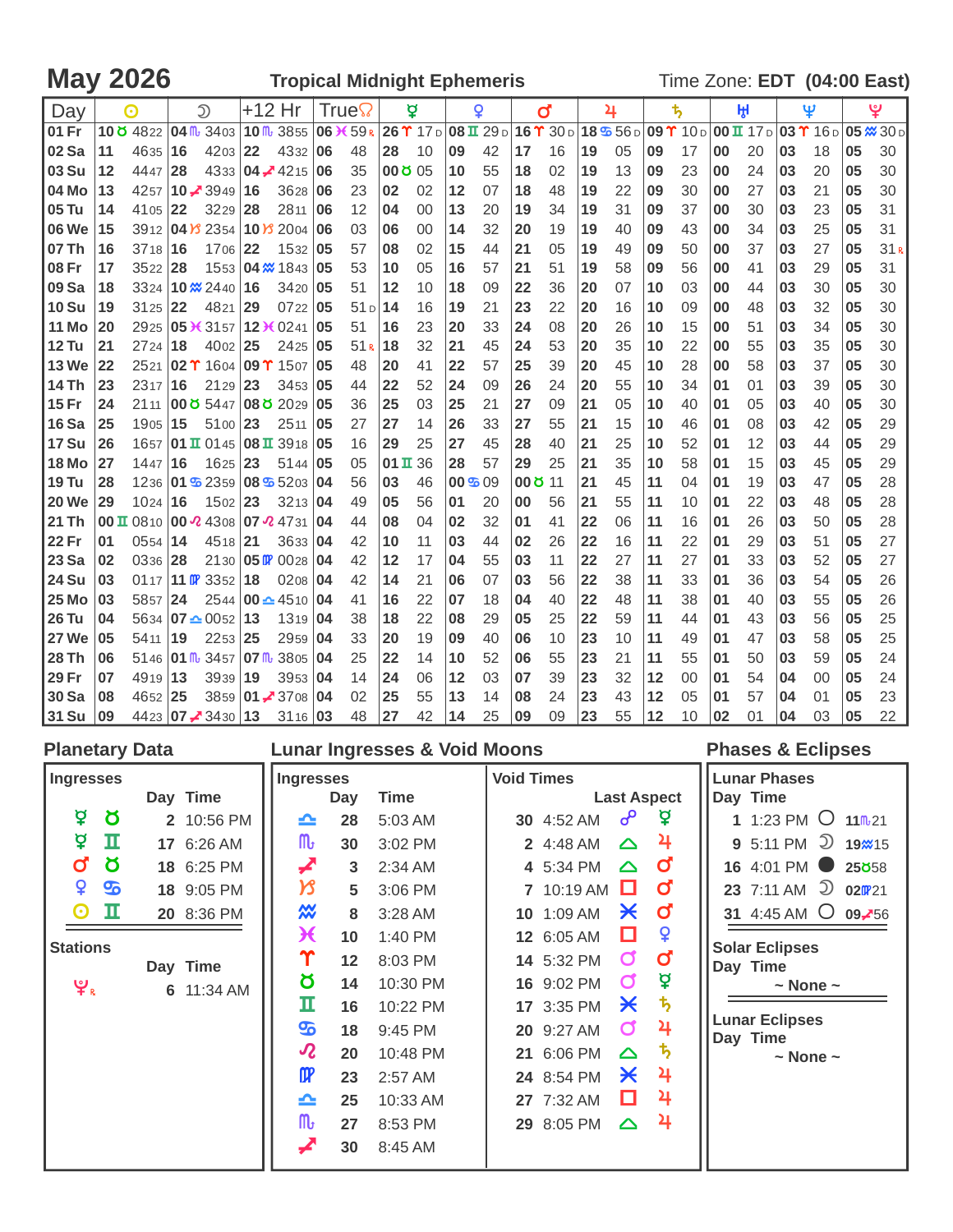**June 2026 Tropical Midnight Ephemeris Time Zone: EDT (04:00 East)** 

| Day          |    | $\odot$                                                   |    | $\mathfrak{D}$                          |    | +12 Hr                                       |              | True            |    | Ā      |    | Q              |                   | ď  |    | 4                                                                                                                   |    | ち                                             |    | 田  |    | Ψ                               |    | ಀೣ                 |
|--------------|----|-----------------------------------------------------------|----|-----------------------------------------|----|----------------------------------------------|--------------|-----------------|----|--------|----|----------------|-------------------|----|----|---------------------------------------------------------------------------------------------------------------------|----|-----------------------------------------------|----|----|----|---------------------------------|----|--------------------|
| 01 Mo        |    | $10 \text{ T}$ 41 53 $19 \cancel{2}$ 27 35                |    |                                         |    | 25 2337                                      |              | 03 K 34 R       |    |        |    |                |                   |    |    | $29 \text{ I}$ $26 \text{ o}$ 15 $\text{I}$ $36 \text{ o}$ 09 $\text{O}$ $53 \text{ o}$ 24 $\text{I}$ 06 $\text{O}$ |    | $12$ $\Upsilon$ 16 D $02$ $\overline{u}$ 04 D |    |    |    | $04$ $\Upsilon$ 04 <sub>D</sub> |    | $05 \frac{m}{22R}$ |
| 02 Tu        | 11 |                                                           |    | 3923 01 3 1936 07 3 1543                |    |                                              | 03           | 22              |    | 01 508 | 16 | 46             | 10                | 37 | 24 | 17                                                                                                                  | 12 | 21                                            | 02 | 08 | 04 | 05                              | 05 | 21                 |
| 03 We        | 12 | 3651                                                      | 13 | 1215                                    | 19 | 0928                                         | 03           | 11              | 02 | 46     | 17 | 57             | 11                | 22 | 24 | 29                                                                                                                  | 12 | 25                                            | 02 | 11 | 04 | 06                              | 05 | 20                 |
| 04 Th        | 13 | $3419$ 25                                                 |    |                                         |    | 0743 01 $\frac{\cancel{0}}{\cancel{0}}$ 0723 | 03           | 03              | 04 | 22     | 19 | 08             | 12                | 06 | 24 | 40                                                                                                                  | 12 | 30                                            | 02 | 15 | 04 | 07                              | 05 | 20                 |
| 05 Fr        | 14 |                                                           |    | 3145 07 $\%$ 0853 13                    |    | 1240                                         | 02           | 59              | 05 | 54     | 20 | 18             | 12                | 50 | 24 | 52                                                                                                                  | 12 | 35                                            | 02 | 18 | 04 | 08                              | 05 | 19                 |
| 06 Sa        | 15 | 2911 19                                                   |    | 1914 25                                 |    | 2908                                         | 02           | 56              | 07 | 24     | 21 | 29             | 13                | 35 | 25 | 03                                                                                                                  | 12 | 40                                            | 02 | 22 | 04 | 09                              | 05 | 18                 |
| 07 Su        | 16 |                                                           |    | 2636 01 3 4256 08 3 0112 02             |    |                                              |              | 55              | 08 | 51     | 22 | 39             | 14                | 19 | 25 | 15                                                                                                                  | 12 | 45                                            | 02 | 25 | 04 | 10                              | 05 | 17                 |
| 08 Mo        | 17 | 2401                                                      | 14 | 2430                                    | 20 | 5325                                         | $ 02\rangle$ | 56 <sub>D</sub> | 10 | 15     | 23 | 50             | 15                | 03 | 25 | 27                                                                                                                  | 12 | 49                                            | 02 | 29 | 04 | 11                              | 05 | 16                 |
| <b>09 Tu</b> | 18 | $2125$ 27                                                 |    |                                         |    | 2827 04 T 1003 02                            |              | 55R             | 11 | 35     | 25 | 00             | 15                | 47 | 25 | 39                                                                                                                  | 12 | 54                                            | 02 | 32 | 04 | 12                              | 05 | 16                 |
| <b>10 We</b> | 19 |                                                           |    | 1848 10 $\Upsilon$ 5835                 | 17 | 5419                                         | $ 02\rangle$ | 54              | 12 | 53     | 26 | 10             | 16                | 31 | 25 | 51                                                                                                                  | 12 | 58                                            | 02 | 35 | 04 | 13                              | 05 | 15                 |
| 11 Th        | 20 | 1611 24                                                   |    |                                         |    | 5718 02 0 0727                               | 02           | 50              | 14 | 08     | 27 | 20             | 17                | 15 | 26 | 03                                                                                                                  | 13 | 02                                            | 02 | 39 | 04 | 14                              | 05 | 14                 |
| <b>12 Fr</b> | 21 |                                                           |    | 1334 09 0 2427                          | 16 | 4746                                         | 102          | 44              | 15 | 19     | 28 | 30             | 17                | 59 | 26 | 15                                                                                                                  | 13 | 07                                            | 02 | 42 | 04 | 15                              | 05 | 13                 |
| $13$ Sa      | 22 | 1056 24                                                   |    |                                         |    | 1638 01 $\overline{u}$ 5004                  | 02           | 35              | 16 | 28     | 29 | 40             | 18                | 43 | 26 | 27                                                                                                                  | 13 | 11                                            | 02 | 45 | 04 | 15                              | 05 | 12                 |
| <b>14 Su</b> | 23 |                                                           |    | 0818 09 $\overline{u}$ 2652 17          |    | $0542$ 02                                    |              | 26              | 17 | 33     |    | $00 \times 50$ | 19                | 26 | 26 | 39                                                                                                                  | 13 | 15                                            | 02 | 49 | 04 | 16                              | 05 | 11                 |
| <b>15 Mo</b> | 24 | 0539 24                                                   |    |                                         |    | 4510 02 5 2347 02                            |              | 16              | 18 | 34     | 02 | 00             | 20                | 10 | 26 | 51                                                                                                                  | 13 | 19                                            | 02 | 52 | 04 | 17                              | 05 | 10                 |
| <b>16 Tu</b> | 25 |                                                           |    | $0259110-50011$                         | 17 | 3303                                         | 102          | 07              | 19 | 33     | 03 | 10             | 20                | 54 | 27 | 03                                                                                                                  | 13 | 23                                            | 02 | 55 | 04 | 18                              | 05 | 09                 |
| <b>17 We</b> | 26 | 0019 25                                                   |    | 0116                                    |    | $02 \lambda 2353$                            | 02           | 01              | 20 | 28     | 04 | 19             | 21                | 37 | 27 | 15                                                                                                                  | 13 | 27                                            | 02 | 59 | 04 | 18                              | 05 | 08                 |
| <b>18 Th</b> | 26 |                                                           |    | 5738 09 $\lambda$ 4014                  | 16 | 4947                                         | 01           | 56              | 21 | 19     | 05 | 29             | 22                | 21 | 27 | 28                                                                                                                  | 13 | 31                                            | 03 | 02 | 04 | 19                              | 05 | 07                 |
| <b>19 Fr</b> | 27 | 5456 23                                                   |    |                                         |    | 5219 00 $\mathbb{R}$ 4743                    | <b>01</b>    | 55              | 22 | 06     | 06 | 38             | 23                | 04 | 27 | 40                                                                                                                  | 13 | 34                                            | 03 | 05 | 04 | 20                              | 05 | 06                 |
| <b>20 Sa</b> | 28 |                                                           |    | 5213 07 $\mathbb{R}$ 3608               | 14 | 1746                                         | 01           | 54 <sub>D</sub> | 22 | 50     | 07 | 48             | 23                | 48 | 27 | 53                                                                                                                  | 13 | 38                                            | 03 | 09 | 04 | 20                              | 05 | 05                 |
| <b>21 Su</b> | 29 | 4929 20                                                   |    | 5300                                    | 27 | 2216                                         | 101          | 55              | 23 | 30     | 08 | 57             | 24                | 31 | 28 | 05                                                                                                                  | 13 | 41                                            | 03 | 12 | 04 | 21                              | 05 | 04                 |
| <b>22 Mo</b> |    | 00 $\frac{1}{2}$ 4645 03 $\approx$ 4604 10 $\approx$ 0455 |    |                                         |    |                                              | <b>01</b>    | 55R             | 24 | 05     | 10 | 06             | 25                | 14 | 28 | 18                                                                                                                  | 13 | 45                                            | 03 | 15 | 04 | 21                              | 05 | 03                 |
| <b>23 Tu</b> | 01 | 4400 16                                                   |    | 1922                                    | 22 | 2958                                         | 01           | 54              | 24 | 37     | 11 | 15             | 25                | 57 | 28 | 30                                                                                                                  | 13 | 48                                            | 03 | 18 | 04 | 22                              | 05 | 02                 |
| <b>24 We</b> | 02 | 4114 28                                                   |    | $3714$ 04 $\text{fb}$ 4141              |    |                                              | 01           | 51              | 25 | 04     | 12 | 24             | 26                | 40 | 28 | 43                                                                                                                  | 13 | 51                                            | 03 | 21 | 04 | 22                              | 05 | 01                 |
| <b>25 Th</b> | 03 |                                                           |    | 3828 10 $\frac{m}{4}$ 4348              | 16 | 4401                                         | 01           | 46              | 25 | 27     | 13 | 33             | 27                | 24 | 28 | 55                                                                                                                  | 13 | 55                                            | 03 | 25 | 04 | 23                              | 05 | 00                 |
| <b>26 Fr</b> | 04 | 3542 22                                                   |    | 4244                                    | 28 | 4020                                         | <b>01</b>    | 38              | 25 | 46     | 14 | 41             | 28                | 07 | 29 | 08                                                                                                                  | 13 | 58                                            | 03 | 28 | 04 | 23                              | 04 | 58                 |
| 27 Sa        | 05 |                                                           |    | 3254 <b>04 - 37</b> 08                  |    | $10\,$ $\cancel{2}$ 3325                     | <b>01</b>    | 29              | 26 | 00     | 15 | 50             | 28                | 49 | 29 | 21                                                                                                                  | 14 | 01                                            | 03 | 31 | 04 | 23                              | 04 | 57                 |
| <b>28 Su</b> | 06 | 3007                                                      | 16 | 2929                                    | 22 | 2532                                         | 01           | 18              | 26 | 10     | 16 | 58             | 29                | 32 | 29 | 33                                                                                                                  | 14 | 04                                            | 03 | 34 | 04 | 24                              | 04 | 56                 |
| <b>29 Mo</b> | 07 | 2719 28                                                   |    |                                         |    | 2148 04 $\frac{1}{3}$ 1829                   | <b>01</b>    | 08              | 26 | 15     | 18 | 07             | $00 \text{ H}$ 15 |    | 29 | 46                                                                                                                  | 14 | 06                                            | 03 | 37 | 04 | 24                              | 04 | 55                 |
| <b>30 Tu</b> | 08 | 2431                                                      |    | $10\frac{\cancel{0}3}{\cancel{5}}$ 1547 | 16 | 1353                                         | 00           | 59              | 26 | 15R    | 19 | 15             | 00                | 58 | 29 | 59                                                                                                                  | 14 | 09                                            | 03 | 40 | 04 | 24                              | 04 | 54                 |
| l01 We       | 09 | $2143$ 22                                                 |    | 1300 28                                 |    | 1320 00                                      |              | 51              | 26 | 11     | 20 | 23             | 01                | 41 |    | 00 $212$                                                                                                            | 14 | 12                                            | 03 | 43 | 04 | 24                              | 04 | 52                 |

| <b>Planetary Data</b>                                              |                                                                                               |                                                                                             |                                                                                                                                   |                                                                                                         | <b>Lunar Ingresses &amp; Void Moons</b>                                                                                                                              |                   |                                                                                                                                                                                                                   |                                                                                                                                                                                   |                                                                                                                                 | <b>Phases &amp; Eclipses</b>                                                                                                                                                                                                                                                                      |
|--------------------------------------------------------------------|-----------------------------------------------------------------------------------------------|---------------------------------------------------------------------------------------------|-----------------------------------------------------------------------------------------------------------------------------------|---------------------------------------------------------------------------------------------------------|----------------------------------------------------------------------------------------------------------------------------------------------------------------------|-------------------|-------------------------------------------------------------------------------------------------------------------------------------------------------------------------------------------------------------------|-----------------------------------------------------------------------------------------------------------------------------------------------------------------------------------|---------------------------------------------------------------------------------------------------------------------------------|---------------------------------------------------------------------------------------------------------------------------------------------------------------------------------------------------------------------------------------------------------------------------------------------------|
| <b>Ingresses</b>                                                   |                                                                                               | Day Time                                                                                    | <b>Ingresses</b>                                                                                                                  | Day                                                                                                     | <b>Time</b>                                                                                                                                                          | <b>Void Times</b> |                                                                                                                                                                                                                   |                                                                                                                                                                                   | <b>Last Aspect</b>                                                                                                              | <b>Lunar Phases</b><br>Day Time                                                                                                                                                                                                                                                                   |
| ₫<br>¥<br>$\boldsymbol{\Theta}$<br>σ<br>4<br><b>Stations</b><br>₫. | $\mathbf{S}$<br>$\boldsymbol{\mathcal{R}}$<br>$\mathbf{G}$<br>ш<br>$\boldsymbol{\mathcal{R}}$ | 1 7:55 AM<br>13 6:46 AM<br>21 4:24 AM<br>28 3:28 PM<br>30 1:52 AM<br>Day Time<br>29 1:36 PM | ✔<br>א<br>⋙<br>Ӿ<br>Υ<br><u>ರ</u><br>п<br>௸<br>$\boldsymbol{\mathcal{R}}$<br>$\mathbf{m}$<br>≏<br>$\mathsf{m}_{t}$<br>◢<br>א<br>₩ | 30<br>1<br>$\overline{\mathbf{4}}$<br>6<br>9<br>11<br>13<br>15<br>17<br>19<br>21<br>24<br>26<br>29<br>1 | 8:45 AM<br>9:20 PM<br>9:46 AM<br>8:43 PM<br>4:34 AM<br>8:27 AM<br>$9:06$ AM<br>8:14 AM<br>8:05 AM<br>10:36 AM<br>4:55 PM<br>2:44 AM<br>2:41 PM<br>3:19 AM<br>3:33 PM |                   | 31 9:21 AM<br>3 11:05 PM $\sigma^2$<br>5 3:51 PM<br>8 8:39 PM<br>11 4:22 AM<br>13 3:30 AM<br>14 10:54 PM<br>17 3:40 AM<br>19 7:31 AM<br>21 1:33 PM<br>24 12:11 AM $\Box$<br>26 1:10 PM<br>28 1:05 AM<br>1 7:51 AM | $\triangle$<br>$\triangle$<br>$\triangle$<br>O<br>$\boldsymbol{\times}$<br>$\sigma$<br>$\sigma$<br>$\boldsymbol{\times}$<br>$\boldsymbol{\times}$<br>$\Delta$<br>$\triangle$<br>ഄ | ъ.<br>4<br>$\boldsymbol{\Theta}$<br>4<br>¥<br>4<br>$\boldsymbol{\Theta}$<br>4<br>$\boldsymbol{\Theta}$<br>4<br>4<br>4<br>¥<br>₫ | 31 4:45 AM $\bigcirc$ 09.756<br>8 6:01 AM $\overline{2}$ 17 $\overline{1}$ 1738<br>14 10:54 PM 24 103<br>21 5:56 PM $\overline{2}$ 00 $\triangle 32$<br>29 7:57 PM O 08/315<br><b>Solar Eclipses</b><br>Day Time<br>$\sim$ None $\sim$<br><b>Lunar Eclipses</b><br>Day Time<br>$\sim$ None $\sim$ |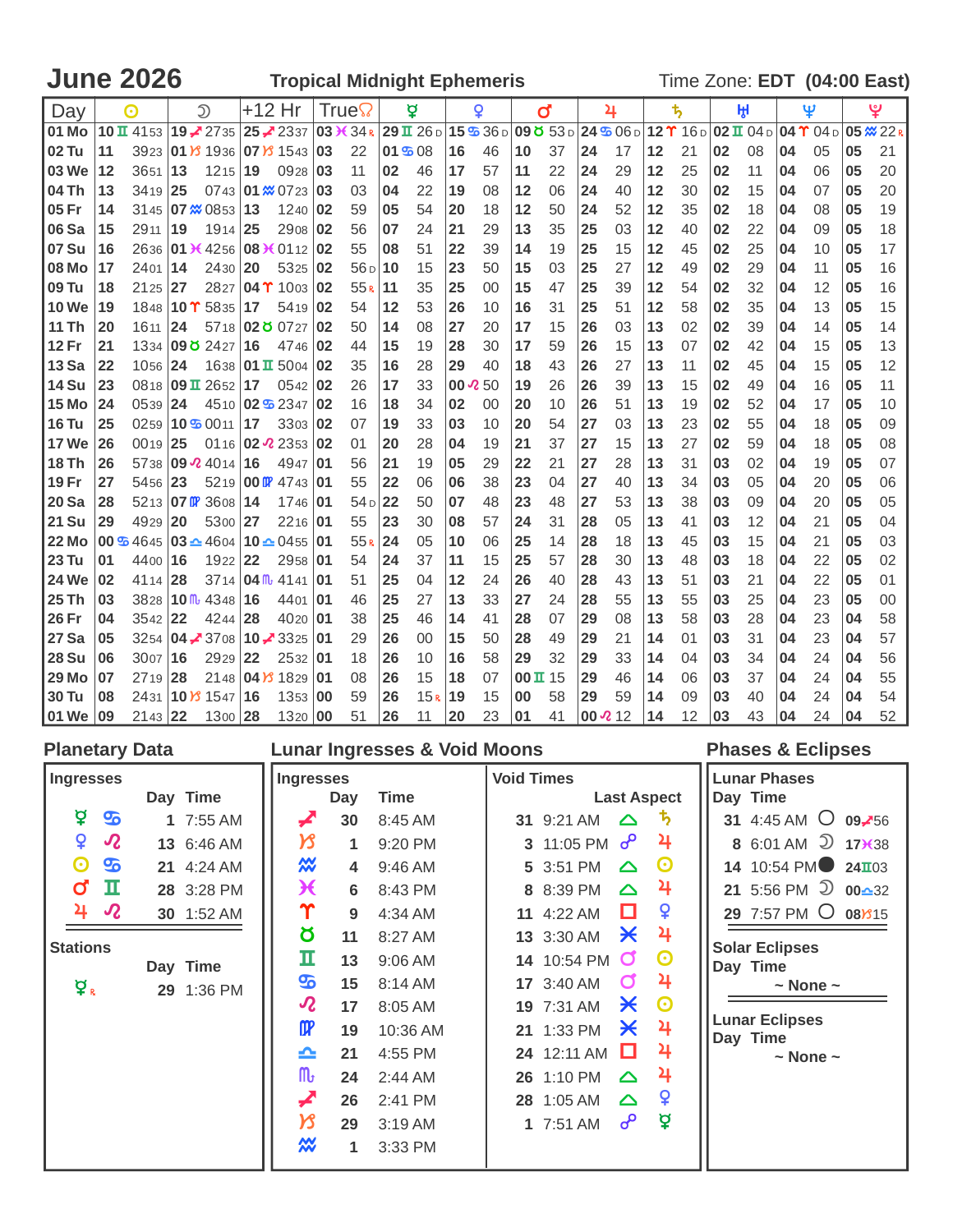| <b>July 2026</b> | <b>Tropical Midnight Ephemeris</b> | Time Zone: EDT (04:00 East) |
|------------------|------------------------------------|-----------------------------|
|------------------|------------------------------------|-----------------------------|

| Day          |    | $\odot$                                      |    | $\mathfrak{D}$                                                                 | +12 Hr |                          |           | True            |    | ă                                           |                 | ç  |    | ď                                                 |    | 4  |    | $\ddagger$ |    | Ĥ,                              |    | Ψ                       |    | ڀ               |
|--------------|----|----------------------------------------------|----|--------------------------------------------------------------------------------|--------|--------------------------|-----------|-----------------|----|---------------------------------------------|-----------------|----|----|---------------------------------------------------|----|----|----|------------|----|---------------------------------|----|-------------------------|----|-----------------|
| 01 We        |    | 09 $\frac{1}{2}$ 21 43 22 $\frac{1}{3}$ 1300 |    |                                                                                |        | 28 B 1320                |           | 00 K 51 R       |    | $26$ $\frac{6}{9}$ 11 R $20$ $\frac{23}{9}$ |                 |    |    | $ 01 \times 41 \text{ D} 00 \times 12 \text{ D} $ |    |    |    |            |    | $14$ $\Upsilon$ 12 D 03 II 43 D |    | $04$ $\Upsilon$ 24 $_D$ |    | $04 \times 52R$ |
| 02 Th        | 10 | 1854                                         |    | 04 $\frac{1}{2}$ 1507 10 $\frac{1}{2}$ 1838                                    |        |                          | 00        | 46              | 26 | 02                                          | 21              | 31 | 02 | 23                                                | 00 | 25 | 14 | 14         | 03 | 46                              | 04 | 25                      | 04 | 51              |
| 03 Fr        | 11 | 1606                                         | 16 | 2408                                                                           | 22     | 3158                     | 00        | 43              | 25 | 49                                          | 22              | 39 | 03 | 06                                                | 00 | 38 | 14 | 17         | 03 | 49                              | 04 | 25                      | 04 | 50              |
| 04 Sa        | 12 | 1318 28                                      |    | 4228 04 K 5601                                                                 |        |                          | 00        | 42              | 25 | 31                                          | 23              | 46 | 03 | 48                                                | 00 | 51 | 14 | 19         | 03 | 52                              | 04 | 25                      | 04 | 49              |
| 05 Su        | 13 |                                              |    | 1030 11 K 1300 17                                                              |        | 3353                     | 00        | 42 <sub>D</sub> | 25 | 10                                          | 24              | 54 | 04 | 31                                                | 01 | 04 | 14 | 21         | 03 | 55                              | 04 | 25                      | 04 | 47              |
| 06 Mo        | 14 | $0742$   23                                  |    | 5903 00 $\Upsilon$ 2858                                                        |        |                          | 00        | 43              | 24 | 44                                          | 26              | 01 | 05 | 13                                                | 01 | 16 | 14 | 23         | 03 | 58                              | 04 | 25                      | 04 | 46              |
| 07 Tu        | 15 |                                              |    | 0454 07 $\Upsilon$ 0401 13                                                     |        | 4435                     | 00        | 44              | 24 | 15                                          | 27              | 09 | 05 | 55                                                | 01 | 30 | 14 | 25         | 04 | 00                              | 04 | 25                      | 04 | 45              |
| <b>08 We</b> | 16 | 0207                                         | 20 | 3059                                                                           | 27     | 2327                     | 00        | 44R             | 23 | 44                                          | 28              | 16 | 06 | 38                                                | 01 | 43 | 14 | 27         | 04 | 03                              | 04 | 25R                     | 04 | 43              |
| 09 Th        | 16 |                                              |    | 5920 04 0 2207 11 0 2657                                                       |        |                          | 00        | 43              | 23 | 09                                          | 29              | 23 | 07 | 20                                                | 01 | 56 | 14 | 29         | 04 | 06                              | 04 | 25                      | 04 | 42              |
| <b>10 Fr</b> | 17 | 5633                                         | 18 | 3749                                                                           | 25     | 5422                     | 00        | 40              | 22 | 33                                          | $100 \times 30$ |    | 08 | 02                                                | 02 | 09 | 14 | 31         | 04 | 09                              | 04 | 25                      | 04 | 41              |
| <b>11 Sa</b> | 18 | 5347                                         |    | $\vert$ 03 $\overline{u}$ 1604   10 $\overline{u}$ 4213                        |        |                          | <b>00</b> | 35              | 21 | 55                                          | 01              | 36 | 08 | 44                                                | 02 | 22 | 14 | 32         | 04 | 12                              | 04 | 25                      | 04 | 39              |
| <b>12 Su</b> | 19 | 5102                                         | 18 | $1155$   25                                                                    |        | 4409                     | <b>00</b> | 30              | 21 | 17                                          | 02              | 43 | 09 | 26                                                | 02 | 35 | 14 | 34         | 04 | 14                              | 04 | 25                      | 04 | 38              |
| <b>13 Mo</b> | 20 |                                              |    | 4817 03 5 1744 10 5 5128                                                       |        |                          | 00        | 24              | 20 | 38                                          | 03              | 49 | 10 | 08                                                | 02 | 48 | 14 | 35         | 04 | 17                              | 04 | 25                      | 04 | 37              |
| <b>14 Tu</b> | 21 | 4532                                         | 18 | 2405 25                                                                        |        | 5422                     | 00        | 19              | 20 | 00                                          | 04              | 55 | 10 | 50                                                | 03 | 01 | 14 | 37         | 04 | 20                              | 04 | 24                      | 04 | 35              |
| <b>15 We</b> | 22 |                                              |    | 4248 03 $\sqrt{2}$ 2114 10 $\sqrt{2}$ 4338                                     |        |                          | <b>00</b> | 15              | 19 | 23                                          | 06              | 02 | 11 | 32                                                | 03 | 14 | 14 | 38         | 04 | 22                              | 04 | 24                      | 04 | 34              |
| <b>16 Th</b> | 23 | 40 <sub>03</sub>                             | 18 | $0047$ 25                                                                      |        | 1200                     | 00        | 13              | 18 | 48                                          | 07              | 07 | 12 | 13                                                | 03 | 28 | 14 | 39         | 04 | 25                              | 04 | 24                      | 04 | 33              |
| <b>17 Fr</b> | 24 |                                              |    | 3719 02 $\frac{m}{4}$ 1650 09 $\frac{m}{4}$ 1459                               |        |                          | 00        | 12 <sub>D</sub> | 18 | 15                                          | 08              | 13 | 12 | 55                                                | 03 | 41 | 14 | 40         | 04 | 27                              | 04 | 24                      | 04 | 31              |
| <b>18 Sa</b> | 25 | 3435                                         | 16 | 0622 22                                                                        |        | 5101                     | 00        | 13              | 17 | 45                                          | 09              | 19 | 13 | 36                                                | 03 | 54 | 14 | 41         | 04 | 30                              | 04 | 23                      | 04 | 30              |
| <b>19 Su</b> | 26 | 3151                                         | 29 | $2908 \, 106 - 0101$                                                           |        |                          | 00        | 14              | 17 | 19                                          | 10              | 24 | 14 | 18                                                | 04 | 07 | 14 | 42         | 04 | 32                              | 04 | 23                      | 04 | 29              |
| <b>20 Mo</b> | 27 |                                              |    | 2908 12 <u>↑</u> 2702 18                                                       |        | 4740                     | <b>00</b> | 16              | 16 | 58                                          | 11              | 29 | 14 | 59                                                | 04 | 21 | 14 | 43         | 04 | 35                              | 04 | 22                      | 04 | 27              |
| <b>21 Tu</b> | 28 | 2624                                         | 25 | 0325 01 $\text{m}$ 1449                                                        |        |                          | 00        | 17              | 16 | 40                                          | 12              | 34 | 15 | 41                                                | 04 | 34 | 14 | 43         | 04 | 37                              | 04 | 22                      | 04 | 26              |
| <b>22 We</b> | 29 |                                              |    | $2341$ 07 $\text{m}$ 2226                                                      | 13     | 2649                     | 00        | 16R             | 16 | 28                                          | 13              | 39 | 16 | 22                                                | 04 | 47 | 14 | 44         | 04 | 39                              | 04 | 22                      | 04 | 24              |
| 23 Th        |    | 00 $\sqrt{2}$ 2058   19                      |    | 2831 25                                                                        |        | 2804                     | 00        | 15              | 16 | 21                                          | 14              | 44 | 17 | 03                                                | 05 | 00 | 14 | 44         | 04 | 42                              | 04 | 21                      | 04 | 23              |
| 24 Fr        | 01 |                                              |    | 1816 01 2601 07 2249                                                           |        |                          | 00        | 12              | 16 | $19D$ 15                                    |                 | 48 | 17 | 44                                                | 05 | 14 | 14 | 45         | 04 | 44                              | 04 | 21                      | 04 | 22              |
| <b>25 Sa</b> | 02 | $1534$   13                                  |    | 1857                                                                           | 19     | 1450                     | 00        | 08              | 16 | 23                                          | 16              | 52 | 18 | 25                                                | 05 | 27 | 14 | 45         | 04 | 46                              | 04 | 20                      | 04 | 20              |
| <b>26 Su</b> | 03 | $1252$   25                                  |    |                                                                                |        | 1051 01 3 0723           | 00        | 04              | 16 | 33                                          | 17              | 56 | 19 | 06                                                | 05 | 40 | 14 | 45         | 04 | 48                              | 04 | 19                      | 04 | 19              |
| <b>27 Mo</b> | 04 | 1011                                         |    | $ 07 \times 0444 $ 13                                                          |        | 0313                     | 29 x 59   |                 | 16 | 49                                          | 18              | 59 | 19 | 47                                                | 05 | 53 | 14 | 45R        | 04 | 51                              | 04 | 19                      | 04 | 17              |
| <b>28 Tu</b> | 05 | 0730                                         | 19 | 0304                                                                           | 25     | 0431                     | 29        | 55              | 17 | 11                                          | 20              | 03 | 20 | 28                                                | 06 | 07 | 14 | 45         | 04 | 53                              | 04 | 18                      | 04 | 16              |
| <b>29 We</b> | 06 |                                              |    | 0450 <b>01 <math>\approx</math> 07</b> 49 <b>07 <math>\approx</math> 13</b> 08 |        |                          | 29        | 52              | 17 | 39                                          | 21              | 06 | 21 | 09                                                | 06 | 20 | 14 | 45         | 04 | 55                              | 04 | 18                      | 04 | 15              |
| 30 Th        | 07 | 0211                                         | 13 | 2040                                                                           | 19     | $3036$ 29                |           | 50              | 18 | 13                                          | 22              | 09 | 21 | 50                                                | 06 | 33 | 14 | 44         | 04 | 57                              | 04 | 17                      | 04 | 13              |
| 31 Fr        | 07 | 5933 25                                      |    |                                                                                |        | 4304 01 <b>X</b> 5817 29 |           | 49              | 18 | 53                                          | 23              | 12 | 22 | 30                                                | 06 | 47 | 14 | 44         | 04 | 59                              | 04 | 16                      | 04 | 12              |

|                                                                                                                                                                                                                                                                                                                                            | <b>Lunar Ingresses &amp; Void Moons</b>                                                                                                                                                                                                                                                                                                         |                                                                                                                                                                                                                                                                                                                                                                                                                                                | <b>Phases &amp; Eclipses</b>                                                                                                                                                                                                                                                                                                         |
|--------------------------------------------------------------------------------------------------------------------------------------------------------------------------------------------------------------------------------------------------------------------------------------------------------------------------------------------|-------------------------------------------------------------------------------------------------------------------------------------------------------------------------------------------------------------------------------------------------------------------------------------------------------------------------------------------------|------------------------------------------------------------------------------------------------------------------------------------------------------------------------------------------------------------------------------------------------------------------------------------------------------------------------------------------------------------------------------------------------------------------------------------------------|--------------------------------------------------------------------------------------------------------------------------------------------------------------------------------------------------------------------------------------------------------------------------------------------------------------------------------------|
| <b>Planetary Data</b><br><b>Ingresses</b><br>Day Time<br>$\boldsymbol{\mathcal{R}}$<br>4<br>30 1:52 AM<br>¥<br>$\mathbf{m}$<br>9 1:21 PM<br>$\boldsymbol{\mathcal{R}}$<br>⊙<br>22 3:12 PM<br><b>Stations</b><br>Day Time<br>$\mathbf{\Psi}_{\scriptscriptstyle{\text{R}}}$<br>7 6:54 AM<br>$\frac{1}{2}$<br>23 6:58 PM<br>ちょ<br>26 3:56 PM | <b>Ingresses</b><br><b>Time</b><br>Day<br>א<br>29<br>3:19 AM<br>$\boldsymbol{\mathsf{\tilde{w}}}$<br>3:33 PM<br>$\mathbf{1}$<br>Ӿ<br>2:30 AM<br>4<br>Υ<br>11:07 AM<br>6<br>Ծ<br>8<br>4:31 PM<br>п<br>10<br>6:42 PM<br>௸<br>12<br>6:46 PM<br>$\boldsymbol{\mathcal{R}}$<br>14<br>6:34 PM<br>$\mathbf{m}$<br>16<br>8:06 PM<br>≏<br>19<br>12:56 AM | <b>Void Times</b><br><b>Last Aspect</b><br>൙<br>₽<br>1 7:51 AM<br>൙<br>¥<br>3 1:28 PM<br>₫<br>6 1:21 AM<br>$\triangle$<br>¥<br>8 2:41 PM<br>$\triangle$<br>₫<br>$\boldsymbol{\times}$<br>10 6:14 AM<br>$\boldsymbol{\psi}$<br>Ӿ<br>11 6:11 PM<br>$\boldsymbol{\Theta}$<br>$\sigma$<br>14 5:43 AM<br>ђ<br>15 6:27 PM<br>$\triangle$<br>$\boldsymbol{\times}$<br>$\boldsymbol{\Theta}$<br>18 6:13 PM<br>О<br>$\boldsymbol{\Theta}$<br>21 7:06 AM | <b>Lunar Phases</b><br>Day Time<br>7 3:29 PM $\overline{2}$ 15 $\gamma$ 42<br>14 5:43 AM 21 $\frac{1}{20}$ 21 $\frac{1}{20}$<br>21 7:06 AM $\overline{2}$ 28 $\triangle 43$<br>29 10:36 AMO 06 <sup>2</sup> 30<br><b>Solar Eclipses</b><br>Day Time<br>$\sim$ None $\sim$<br><b>Lunar Eclipses</b><br>Day Time<br>$\sim$ None $\sim$ |
|                                                                                                                                                                                                                                                                                                                                            | $\mathsf{m}_{\mathsf{r}}$<br>21<br>9:35 AM<br>◢<br>23<br>9:07 PM<br>א<br>26<br>9:45 AM<br>$\boldsymbol{\mathsf{\tilde{w}}}$<br>28<br>9:46 PM                                                                                                                                                                                                    | ₫<br>22 5:49 PM<br>$\triangle$<br>25 10:58 AM $\sigma^2$<br>ď<br>¥<br>28 2:11 AM<br>$\Delta$<br>$\sigma$<br>30 5:27 PM<br>$\triangle$                                                                                                                                                                                                                                                                                                          |                                                                                                                                                                                                                                                                                                                                      |
|                                                                                                                                                                                                                                                                                                                                            | Ӿ<br>31<br>8:14 AM                                                                                                                                                                                                                                                                                                                              |                                                                                                                                                                                                                                                                                                                                                                                                                                                |                                                                                                                                                                                                                                                                                                                                      |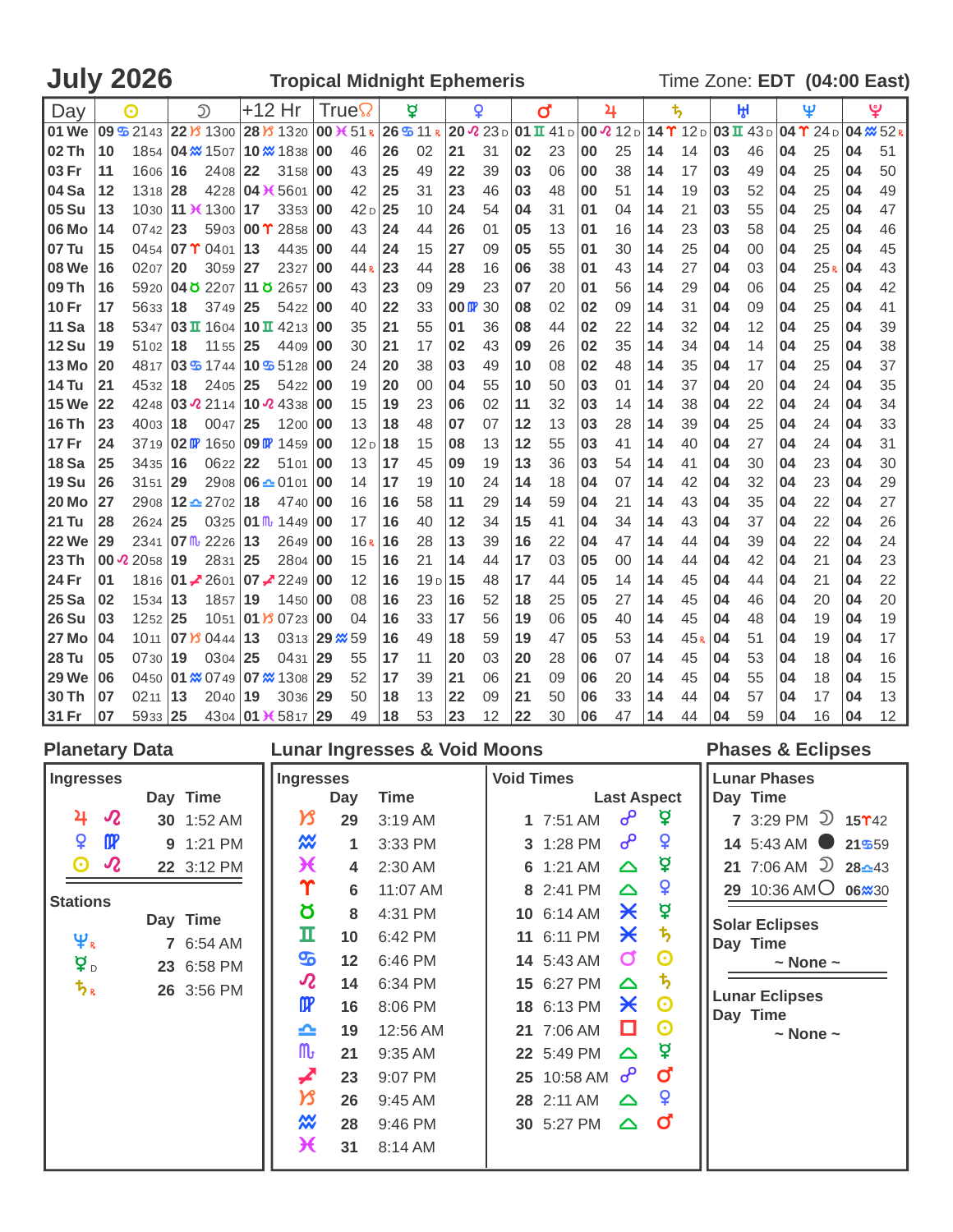August 2026 **Tropical Midnight Ephemeris** Time Zone: **EDT** (04:00 East)

| Day          |                                          | ⊙           | $\mathfrak{D}$                                               | +12 Hr |                                                        |    | True            |                 | ₫                                                                 |           | Q  |              | ď  |    | 4                                   |    | ҍ,                                |    | ŀχl       |    | Ψ                    |    | ಀೣ              |
|--------------|------------------------------------------|-------------|--------------------------------------------------------------|--------|--------------------------------------------------------|----|-----------------|-----------------|-------------------------------------------------------------------|-----------|----|--------------|----|----|-------------------------------------|----|-----------------------------------|----|-----------|----|----------------------|----|-----------------|
| 101 Sa       |                                          |             | 08 $\sqrt{2}$ 5655 08 $\cancel{+}$ 1624 14 $\cancel{+}$ 3736 |        |                                                        |    | 29 % 49 D       |                 | 19 $\frac{1}{2}$ 39 D 24 $\frac{1}{2}$ 14 D 23 $\frac{1}{2}$ 11 D |           |    |              |    |    | $\overline{07 \times 00 \text{ p}}$ |    | $14$ $\Upsilon$ $44$ <sub>R</sub> |    | 05 I 01 D |    | $04$ $\Upsilon$ 15 R |    | $04 \times 10R$ |
| 02 Su        | 09                                       | 5418 21     | $0205$ 27                                                    |        | 3001                                                   | 29 | 50              | 20              | 31                                                                | 25        | 16 | 23           | 51 | 07 | 13                                  | 14 | 43                                | 05 | 03        | 04 | 15                   | 04 | 09              |
| 03 Mo        | 10                                       |             | 5142 04 $\Upsilon$ 0138 10 $\Upsilon$ 3706                   |        |                                                        | 29 | 52              | 21              | 29                                                                | 26        | 18 | 24           | 32 | 07 | 26                                  | 14 | 42                                | 05 | 05        | 04 | 14                   | 04 | 08              |
| l 04 Tu      | 11                                       | 4908 17     | 1636 24                                                      |        | 0017                                                   | 29 | 53              | 22              | 33                                                                | 27        | 19 | 25           | 12 | 07 | 40                                  | 14 | 41                                | 05 | 07        | 04 | 13                   | 04 | 06              |
| 05 We        | 12                                       |             | 4635 00 0 4817 07 0 4042                                     |        |                                                        | 29 | 54              | 23              | 42                                                                | 28        | 21 | 25           | 52 | 07 | 53                                  | 14 | 41                                | 05 | 08        | 04 | 12                   | 04 | 05              |
| l 06 Th      | 13                                       | 4403 14     | $3732$   21                                                  |        | 3845                                                   | 29 | 54R             | 24              | 57                                                                | 29        | 22 | 26           | 33 | 08 | 06                                  | 14 | 40                                | 05 | 10        | 04 | 11                   | 04 | 03              |
| 107 Fr       | 14                                       | 4132 28     | 4413 <b>05 II</b> 5341                                       |        |                                                        | 29 | 54              | 26              | 17                                                                | $00 - 22$ |    | 27           | 13 | 08 | 20                                  | 14 | 38                                | 05 | 12        | 04 | 10                   | 04 | 02              |
| 108 Sa       | 15                                       |             | 3903 13 $\Pi$ 0649                                           | 20     | 2309                                                   | 29 | 53              | 27              | 42                                                                | 01        | 22 | 27           | 53 | 08 | 33                                  | 14 | 37                                | 05 | 13        | 04 | 09                   | 04 | 01              |
| 109 Su       | 16                                       | $3635$   27 |                                                              |        | 4207 05 \$ 0304 29                                     |    | 51              | 29              | 12                                                                | 02        | 22 | 28           | 33 | 08 | 46                                  | 14 | 36                                | 05 | 15        | 04 | 08                   | 03 | 59              |
| <b>10 Mo</b> | 17                                       |             | 3408 125 2512 19                                             |        | 4743 29                                                |    | 50              |                 | $00 \times 46$                                                    | 03        | 22 | 29           | 13 | 08 | 59                                  | 14 | 35                                | 05 | 17        | 04 | 07                   | 03 | 58              |
| <b>11 Tu</b> | 18                                       | $3143$   27 |                                                              |        | $0943$ 04 $\lambda$ 3019 29                            |    | 49              | 02              | 24                                                                | 04        | 21 | 29           | 53 | 09 | 12                                  | 14 | 33                                | 05 | 18        | 04 | 06                   | 03 | 57              |
| 12 We        | 19                                       |             | 2918 <b>11 ⋅2</b> 4840 <b>19</b>                             |        | 0355                                                   | 29 | 48              | 04              | 07                                                                | 05        | 20 | $00\,96\,32$ |    | 09 | 26                                  | 14 | 31                                | 05 | 20        | 04 | 05                   | 03 | 55              |
| 13 Th        | 20                                       | $2655$ 26   |                                                              |        | 15 <sub>19</sub> 03 $\mathbb{R}$ 22 <sub>14</sub> 29   |    | 47              | 05              | 53                                                                | 06        | 19 | 01           | 12 | 09 | 39                                  | 14 | 30                                | 05 | 21        | 04 | 04                   | 03 | 54              |
| 14 Fr        | 21                                       |             | 2433 10 $\mathbb{R}$ 2408 17                                 |        | 2035 29                                                |    | 47 <sub>D</sub> | 07              | 42                                                                | 107       | 17 | 01           | 52 | 09 | 52                                  | 14 | 28                                | 05 | 23        | 04 | 03                   | 03 | 52              |
| 15 Sa        | 22                                       | 2213 24     |                                                              |        | 11 18 <b>00 <math>\triangle</math></b> 56 10 <b>29</b> |    | 48              | 09              | 34                                                                | 08        | 15 | 02           | 31 | 10 | 05                                  | 14 | 26                                | 05 | 24        | 04 | 02                   | 03 | 51              |
| 16 Su        | 23                                       |             | 1953 07 - 3508 14                                            |        | 0819                                                   | 29 | 49              | 11              | 29                                                                | 09        | 12 | 03           | 10 | 10 | 18                                  | 14 | 24                                | 05 | 25        | 04 | 01                   | 03 | 50              |
| <b>17 Mo</b> | 24                                       | 1734 20     | $3554$ 26                                                    |        | 5811                                                   | 29 | 49              | 13              | 25                                                                | 10        | 09 | 03           | 50 | 10 | 31                                  | 14 | 22                                | 05 | 26        | 04 | 00                   | 03 | 49              |
| 18 Tu        | 25                                       |             | 1516 03 lb 1531 09 lb 2821                                   |        |                                                        | 29 | 50              | 15              | 23                                                                | 11        | 05 | 04           | 29 | 10 | 44                                  | 14 | 20                                | 05 | 28        | 03 | 59                   | 03 | 47              |
| 19 We        | 26                                       | 1300 15     | 3710 21                                                      |        | 4229                                                   | 29 | 50              | 17              | 22                                                                | 12        | 01 | 05           | 08 | 10 | 57                                  | 14 | 18                                | 05 | 29        | 03 | 57                   | 03 | 46              |
| l 20 Th      | 27                                       | 1044 27     |                                                              |        | 4451 03 4449 29                                        |    | 50R             | 19              | 22                                                                | 12        | 57 | 05           | 47 | 11 | 10                                  | 14 | 15                                | 05 | 30        | 03 | 56                   | 03 | 45              |
| 121 Fr       | 28                                       |             | 0830 09 $\neq$ 4258                                          | 15     | 3952                                                   | 29 | 50              | 21              | 23                                                                | 13        | 52 | 06           | 26 | 11 | 23                                  | 14 | 13                                | 05 | 31        | 03 | 55                   | 03 | 43              |
| <b>22 Sa</b> | 29                                       | 0616 21     | 3604 27                                                      |        | 3208                                                   | 29 | 50              | 23              | 23                                                                | 14        | 46 | 07           | 05 | 11 | 36                                  | 14 | 10                                | 05 | 32        | 03 | 54                   | 03 | 42              |
| <b>23 Su</b> | $00 \, \mathrm{I} \mathrm{I} \mathrm{I}$ |             | 0404 03 3 2834 09 3 2553 29                                  |        |                                                        |    | 50 <sub>D</sub> | 25              | 24                                                                | 15        | 40 | 07           | 44 | 11 | 49                                  | 14 | 08                                | 05 | 33        | 03 | 52                   | 03 | 41              |
| 24 Mo        | 01                                       | 0153 15     | 2431                                                         | 21     | 2456                                                   | 29 | 50              | 27              | 25                                                                | 16        | 34 | 08           | 23 | 12 | 02                                  | 14 | 05                                | 05 | 34        | 03 | 51                   | 03 | 40              |
| <b>25 Tu</b> | 01                                       | 5944 27     |                                                              |        | 2729 03 x 3233                                         | 29 | 50              | 29              | 25                                                                | 17        | 27 | 09           | 02 | 12 | 15                                  | 14 | 02                                | 05 | 35        | 03 | 50                   | 03 | 39              |
| 26 We        | 02                                       |             | $5736 09 \times 4025 15$                                     |        | 5121                                                   | 29 | 50              | $01 \mathbf{F}$ | 24                                                                | 18        | 19 | 09           | 40 | 12 | 28                                  | 13 | 59                                | 05 | 36        | 03 | 48                   | 03 | 37              |
| 27 Th        | 03                                       | 5529 22     | 0533                                                         | 28     | 2312 29                                                |    | 50              | 03              | 23                                                                | 19        | 10 | 10           | 19 | 12 | 41                                  | 13 | 56                                | 05 | 36        | 03 | 47                   | 03 | 36              |
| <b>28 Fr</b> | 04                                       |             | 5323 04 \times 4423 11 \times 0913                           |        |                                                        | 29 | 50 <sub>R</sub> | 05              | 21                                                                | 20        | 01 | 10           | 57 | 12 | 53                                  | 13 | 53                                | 05 | 37        | 03 | 45                   | 03 | 35              |
| <b>29 Sa</b> | 05                                       | $5119$   17 | 3741                                                         | 24     | 0948                                                   | 29 | 50              | 07              | 17                                                                | 20        | 52 | 11           | 35 | 13 | 06                                  | 13 | 50                                | 05 | 38        | 03 | 44                   | 03 | 34              |
| 30 Su        | 06                                       |             | 4916 00 $\Upsilon$ 4531 07 $\Upsilon$ 2445                   |        |                                                        | 29 | 50              | 09              | 13                                                                | 21        | 41 | 12           | 14 | 13 | 19                                  | 13 | 47                                | 05 | 38        | 03 | 43                   | 03 | 33              |
| 31 Mo        | 07                                       | 4716 14     | $0723$ 20                                                    |        | 5319 29                                                |    | 49              | 11              | 08                                                                | 22        | 30 | 12           | 52 | 13 | 31                                  | 13 | 44                                | 05 | 39        | 03 | 41                   | 03 | 32              |

| <b>Planetary Data</b>                                                                                                                                                                                                               | <b>Lunar Ingresses &amp; Void Moons</b>                                                                                                                                                                                                                                                                                                                                                                              |                                                                                                                                                                                                                                                                                                                                                                                                                                                                                                                                                                                                            | <b>Phases &amp; Eclipses</b>                                                                                                                                                                                                             |
|-------------------------------------------------------------------------------------------------------------------------------------------------------------------------------------------------------------------------------------|----------------------------------------------------------------------------------------------------------------------------------------------------------------------------------------------------------------------------------------------------------------------------------------------------------------------------------------------------------------------------------------------------------------------|------------------------------------------------------------------------------------------------------------------------------------------------------------------------------------------------------------------------------------------------------------------------------------------------------------------------------------------------------------------------------------------------------------------------------------------------------------------------------------------------------------------------------------------------------------------------------------------------------------|------------------------------------------------------------------------------------------------------------------------------------------------------------------------------------------------------------------------------------------|
| <b>Ingresses</b><br>Day Time                                                                                                                                                                                                        | <b>Ingresses</b><br><b>Time</b>                                                                                                                                                                                                                                                                                                                                                                                      | <b>Void Times</b>                                                                                                                                                                                                                                                                                                                                                                                                                                                                                                                                                                                          | <b>Lunar Phases</b>                                                                                                                                                                                                                      |
| ¥<br>≏<br>6 3:12 PM<br>₫<br>$\boldsymbol{\mathcal{R}}$<br>9 12:28 PM<br>ď<br>$\mathbf{C}$<br>11 4:30 AM<br>$\mathbf{m}$<br>O<br>22 10:18 PM<br>₽<br>$\mathbf{p}$<br>25 7:03 AM<br><b>Stations</b><br>Day Time<br>$\sim$ None $\sim$ | Day<br>₩<br>28<br>9:46 PM<br>Ӿ<br>31<br>8:14 AM<br>Υ<br>$\overline{2}$<br>4:37 PM<br>Ծ<br>10:36 PM<br>4<br>п<br>2:07 AM<br>$\overline{7}$<br>௸<br>$3:46$ AM<br>9<br>$\boldsymbol{\mathcal{R}}$<br>11<br>4:38 AM<br>$\mathbf{p}$<br>13<br>6:17 AM<br>≏<br>15<br>10:19 AM<br>${\sf m}$<br>17<br>5:46 PM<br>◢<br>20<br>4:30 AM<br>צ<br>22<br>4:59 PM<br>₩<br>25<br>5:01 AM<br>Ж<br>27<br>3:04 PM<br>Υ<br>29<br>10:38 PM | <b>Last Aspect</b><br>$\sigma$<br>30 5:27 PM<br>$\triangle$<br>൙<br>$\mathbf{Q}$<br>2 8:33 AM<br>$\sigma$<br>$\boldsymbol{\times}$<br>4 2:52 PM<br>₽<br>$\boldsymbol{\times}$<br>6 7:25 PM<br>$\boldsymbol{\sigma}$<br>$\sigma$<br>9 1:27 AM<br>$\boldsymbol{\psi}$<br>□<br>10 3:30 AM<br>$\boldsymbol{\Theta}$<br>$\sigma$<br>12 1:37 PM<br>ਮ੍ਹਮ<br>О<br>13 3:24 PM<br>$\odot$<br>$\boldsymbol{\times}$<br><b>17</b> 7:31 AM<br>$\odot$<br>19 10:47 PM ■<br>$\boldsymbol{\Theta}$<br>22 4:31 PM<br>$\triangle$<br>$\mathsf{Q}$<br>O<br>24 2:30 AM<br>¥<br>26 6:00 PM<br>$\triangle$<br>ď<br>28 12:14 PM △ | Day Time<br>5 10:22 PM $\overline{2}$ 13840<br>12 1:37 PM 20-20-20<br>19 10:47 PM 2 27 108<br>28 12:19 AMO 043654<br><b>Solar Eclipses</b><br>Day Time<br>12 1:46 PM<br>T 2'18<br><b>Lunar Eclipses</b><br>Day Time<br>28 12:13 AM P .2f |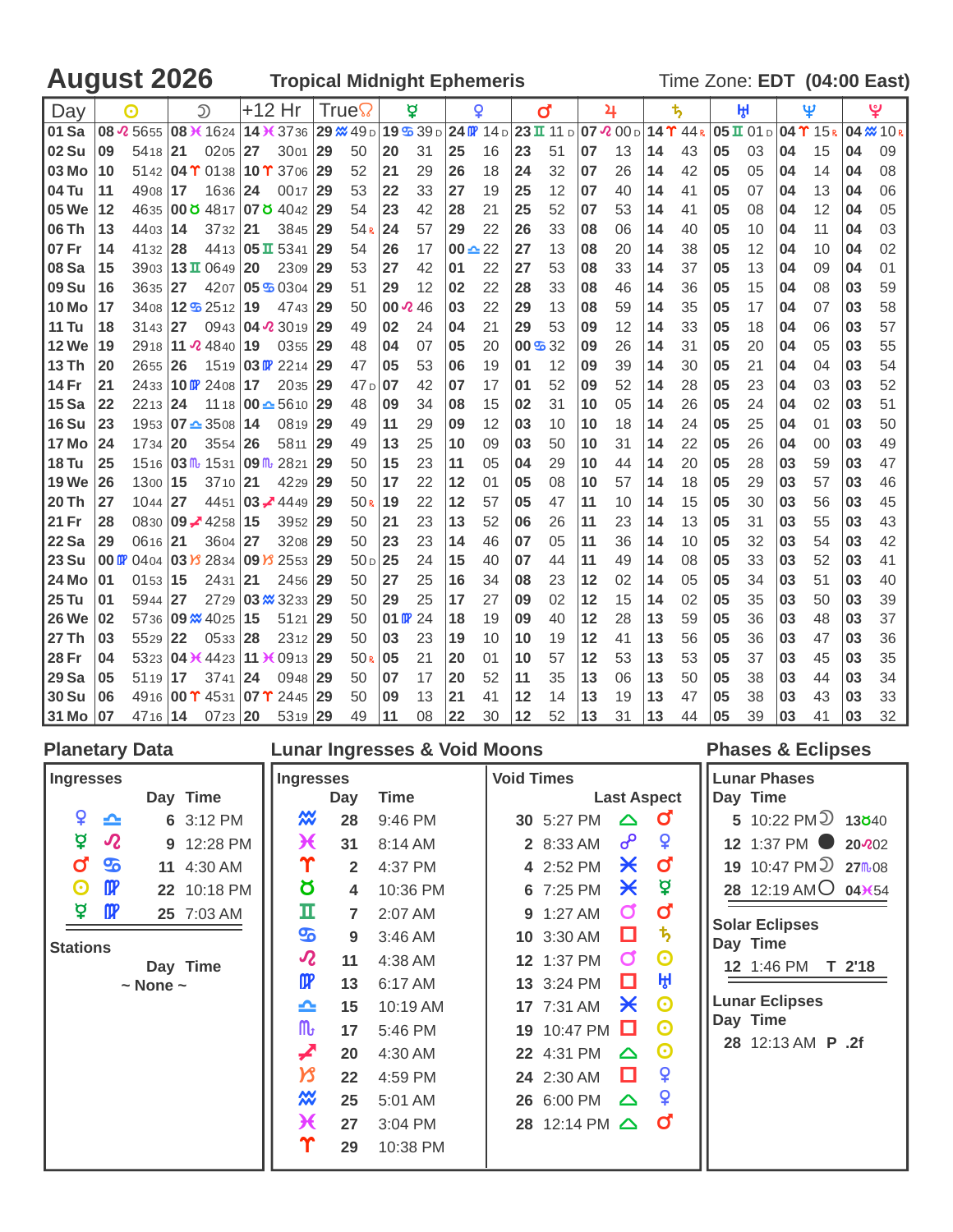# September 2026 Tropical Midnight Ephemeris Time Zone: EDT (04:00 East)

| Day          |    | <u>ெ</u>               |    | D                                                              |    | +12 Hr                                |     | True                |                     | ₫   |                     | Q  |                | ď                                                              |    | 4                       |    | $\ddagger$                    |    | ŀţ۱                          |                           | Ψ               |    | ಀೣ        |
|--------------|----|------------------------|----|----------------------------------------------------------------|----|---------------------------------------|-----|---------------------|---------------------|-----|---------------------|----|----------------|----------------------------------------------------------------|----|-------------------------|----|-------------------------------|----|------------------------------|---------------------------|-----------------|----|-----------|
| 01 Tu        |    | $08$ $W$ 4517          |    | 27 T 4223                                                      |    | 04 8 34 25                            |     | $29 \frac{M}{48 R}$ |                     |     |                     |    |                | $13 \times 01 \text{ D}$ 23 $\text{A}$ 18 D 13 $\text{B}$ 30 D |    | $13\,2\,44\,\mathrm{d}$ |    | $13$ $\Upsilon$ $40$ $\kappa$ |    | $05 \text{ H } 39 \text{ D}$ | $\vert 03 \Upsilon \vert$ | 40 <sub>R</sub> |    | 03 % 31 R |
| 02 We        | 09 |                        |    | 4320 11 8 2914                                                 | 18 | 2640                                  | 29  | 47                  | 14                  | 53  | 24                  | 06 | 14             | 08                                                             | 13 | 57                      | 13 | 37                            | 05 | 40                           | 03                        | 38              | 03 | 29        |
| 03 Th        | 10 | 4125                   | 25 | 2629                                                           |    | $ 02 \times 2830 29$                  |     | 46                  | 16                  | 44  | 24                  | 52 | 14             | 46                                                             | 14 | 09                      | 13 | 33                            | 05 | 40                           | 03                        | 37              | 03 | 28        |
| 04 Fr        | 11 |                        |    | 3931 09 $\overline{1}$ 3228                                    | 16 | 3808                                  | 29  | 46                  | 18                  | 34  | 25                  | 38 | 15             | 24                                                             | 14 | 22                      | 13 | 30                            | 05 | 41                           | 03                        | 35              | 03 | 27        |
| 05 Sa        | 12 | 3740                   | 23 |                                                                |    | 4514 00 \$ 5328 29                    |     | 46 <sub>D</sub>     | 20                  | 23  | 26                  | 23 | 16             | 01                                                             | 14 | 34                      | 13 | 26                            | 05 | 41                           | 03                        | 34              | 03 | 26        |
| <b>06 Su</b> | 13 |                        |    | 3551 08 $\frac{1}{2}$ 0230                                     | 15 | 1159                                  | 29  | 46                  | 22                  | 10  | 27                  | 07 | 16             | 39                                                             | 14 | 47                      | 13 | 22                            | 05 | 41                           | 03                        | 32              | 03 | 25        |
| 07 Mo        | 14 | 3404 22                |    | 2131                                                           | 29 | $3041$ 29                             |     | 48                  | 23                  | 56  | 27                  | 50 | 17             | 17                                                             | 14 | 59                      | 13 | 19                            | 05 | 41                           | 03                        | 31              | 03 | 24        |
| <b>08 Tu</b> | 15 |                        |    | 3219 06 $\sqrt{2}$ 3902 13 $\sqrt{2}$ 4604 29                  |    |                                       |     | 49                  | 25                  | 41  | 28                  | 32 | 17             | 54                                                             | 15 | 11                      | 13 | 15                            | 05 | 42                           | 03                        | 29              | 03 | 23        |
| 09 We        | 16 | $3036$   20            |    | 5120                                                           | 27 | 5419                                  | 29  | 49                  | 27                  | 25  | 29                  | 13 | 18             | 31                                                             | 15 | 23                      | 13 | 11                            | 05 | 42                           | 03                        | 28              | 03 | 22        |
| 10Th         | 17 |                        |    | 2855 04 $\mathbb{P}$ 5432                                      |    | 11 $\mathbf{C}$ 51 <sub>32</sub>   29 |     | 50 <sub>R</sub>     | 29                  | 08  | 29                  | 53 | 19             | 09                                                             | 15 | 36                      | 13 | 07                            | 05 | 42                           | 03                        | 26              | 03 | 21        |
| <b>11 Fr</b> | 18 | $2715$ 18              |    | 4455                                                           | 25 | $3417$ 29                             |     | 49                  | $00 - 49$           |     | $00 \, \text{m}$ 32 |    | 19             | 46                                                             | 15 | 48                      | 13 | 03                            | 05 | 42R                          | 03                        | 24              | 03 | 21        |
| <b>12 Sa</b> | 19 |                        |    | $2538 \,   \mathbf{02 - } 1919 \,   \mathbf{08 - } 5949$       |    |                                       | 129 | 47                  | 02                  | 30  | 01                  | 10 | 20             | 23                                                             | 16 | 00                      | 12 | 59                            | 05 | 42                           | 03                        | 23              | 03 | 20        |
| <b>13 Su</b> | 20 | 2402 15                |    | 3537                                                           | 22 | 0638                                  | 129 | 44                  | 04                  | 09  | 01                  | 47 | 21             | 00                                                             | 16 | 12                      | 12 | 55                            | 05 | 42                           | 03                        | 21              | 03 | 19        |
| <b>14 Mo</b> | 21 | 2227                   | 28 | 3253                                                           |    | $104 \text{ m}$ 5429                  | 29  | 41                  | 05                  | 47  | 02                  | 22 | 21             | 37                                                             | 16 | 24                      | 12 | 51                            | 05 | 42                           | 03                        | 20              | 03 | 18        |
| $15$ Tu      | 22 |                        |    | $2055$ 11 M <sub>u</sub> 11 38                                 | 17 | 2434                                  | 29  | 38                  | 07                  | 24  | 02                  | 57 | 22             | 14                                                             | 16 | 36                      | 12 | 46                            | 05 | 41                           | 03                        | 18              | 03 | 17        |
| <b>16 We</b> | 23 | $1924$ 23              |    | 3339                                                           | 29 | 3917 29                               |     | 35                  | 09                  | 00  | 03                  | 29 | 22             | 50                                                             | 16 | 48                      | 12 | 42                            | 05 | 41                           | 03                        | 16              | 03 | 16        |
| <b>17 Th</b> | 24 |                        |    | 1755 <b>05</b> $\angle 4154$                                   |    | 11 $\neq$ 4202 29                     |     | 32                  | 10                  | 35  | 04                  | 01 | 23             | 27                                                             | 16 | 59                      | 12 | 38                            | 05 | 41                           | 03                        | 15              | 03 | 16        |
| <b>18 Fr</b> | 25 | 1627                   | 17 | 4012                                                           | 23 | 3701                                  | 29  | 31                  | 12                  | 0.9 | 04                  | 31 | 24             | 03                                                             | 17 | 11                      | 12 | 33                            | 05 | 40                           | 03                        | 13              | 03 | 15        |
| <b>19 Sa</b> | 26 | 1502 29                |    |                                                                |    | $3302$ 05 $\cancel{105}$ 2853 29      |     | 31 <sub>D</sub>     | 13                  | 42  | 05                  | 00 | 24             | 40                                                             | 17 | 23                      | 12 | 29                            | 05 | 40                           | 03                        | 11              | 03 | 14        |
| <b>20 Su</b> | 27 |                        |    | 1337 11 3 2510 17                                              |    | 2230 29                               |     | 31                  | 15                  | 14  | 05                  | 27 | 25             | 16                                                             | 17 | 34                      | 12 | 25                            | 05 | 40                           | 03                        | 10              | 03 | 13        |
| <b>21 Mo</b> | 28 | $1215$ 23              |    | 2128                                                           | 29 | 2240                                  | 29  | 33                  | 16                  | 44  | 05                  | 52 | 25             | 52                                                             | 17 | 46                      | 12 | 20                            | 05 | 39                           | 03                        | 08              | 03 | 13        |
| <b>22 Tu</b> | 29 |                        |    | 1054 <b>05 <math>\frac{\cancel{0}}{\cancel{0}}</math></b> 2637 |    | 11 <b>x</b> 3351                      | 129 | 35                  | 18                  | 14  | 06                  | 16 | 26             | 28                                                             | 17 | 57                      | 12 | 16                            | 05 | 39                           | 03                        | 06              | 03 | 12        |
| <b>23 We</b> |    | 00 $\triangle$ 0935 17 |    | 4448                                                           | 23 | 5953                                  | 29  | 36                  | 19                  | 43  | 06                  | 38 | 27             | 04                                                             | 18 | 09                      | 12 | 11                            | 05 | 38                           | 03                        | 05              | 03 | 11        |
| 24 Th        | 01 |                        |    | 0817 00 <del>1</del> 1925                                      |    | 06 <b>X</b> 4340                      | 29  | 37 <sub>R</sub>     | 21                  | 11  | 06                  | 58 | 27             | 40                                                             | 18 | 20                      | 12 | 06                            | 05 | 37                           | 03                        | 03              | 03 | 11        |
| 25 Fr        | 02 | $0702$   13            |    | 1248                                                           | 19 | 4652                                  | 29  | 36                  | 22                  | 37  | 07                  | 16 | 28             | 15                                                             | 18 | 31                      | 12 | 02                            | 05 | 37                           | 03                        | 01              | 03 | 10        |
| <b>26 Sa</b> | 03 | $0548$ 26              |    |                                                                |    | $2552$ 03 T 0939                      | 29  | 33                  | 24                  | 03  | 07                  | 33 | 28             | 51                                                             | 18 | 43                      | 11 | 57                            | 05 | 36                           | 03                        | 00              | 03 | 10        |
| <b>27 Su</b> | 04 |                        |    | 0436 09 $\Upsilon$ 5801                                        | 16 | 5038                                  | 29  | 29                  | 25                  | 27  | 07                  | 47 | 29             | 26                                                             | 18 | 54                      | 11 | 53                            | 05 | 35                           | 02                        | 58              | 03 | 09        |
| <b>28 Mo</b> | 05 | 0326                   | 23 | 4706                                                           |    | $ 000 \times 4655 $                   | 29  | 24                  | 26                  | 51  | 08                  | 00 | $00 \times 02$ |                                                                | 19 | 05                      | 11 | 48                            | 05 | 34                           | 02                        | 56              | 03 | 09        |
| <b>29 Tu</b> | 06 |                        |    | 0218 07 0 4936                                                 | 14 | 5433 29                               |     | 19                  | 28                  | 13  | 08                  | 10 | 00             | 37                                                             | 19 | 16                      | 11 | 43                            | 05 | 33                           | 02                        | 55              | 03 | 08        |
| <b>30 We</b> | 07 | $0113$ 22              |    | $0112$ 29                                                      |    | 0859 29                               |     | 13                  | 29                  | 34  | 08                  | 18 | 01             | 12                                                             | 19 | 26                      | 11 | 39                            | 05 | 32                           | 02                        | 53              | 03 | 08        |
| 01 Th        | 08 |                        |    | 0010 06 $\overline{u}$ 1722 13 $\overline{u}$ 2551 29          |    |                                       |     | 08                  | $00 \, \text{m}$ 54 |     | 08                  | 24 | 01             | 47                                                             | 19 | 37                      | 11 | 34                            | 05 | 31                           | 02                        | 51              | 03 | 07        |

| <b>Planetary Data</b> |                            |             |                                   |                | <b>Lunar Ingresses &amp; Void Moons</b> |                   |                               |                       |                       | <b>Phases &amp; Eclipses</b>      |
|-----------------------|----------------------------|-------------|-----------------------------------|----------------|-----------------------------------------|-------------------|-------------------------------|-----------------------|-----------------------|-----------------------------------|
| <b>Ingresses</b>      |                            |             | <b>Ingresses</b>                  |                |                                         | <b>Void Times</b> |                               |                       |                       | <b>Lunar Phases</b>               |
|                       |                            | Day Time    |                                   | Day            | <b>Time</b>                             |                   |                               |                       | <b>Last Aspect</b>    | Day Time                          |
| ¥                     | $\mathbf{m}$               | 10 4:06 AM  | Υ                                 | 29             | 10:38 PM                                |                   | 31 3:47 PM $o^0$              |                       | ¥                     | 4 3:51 AM $\odot$ 11 $\pi$ 49     |
| ₫                     | ≏                          | 10 12:20 PM | Ծ                                 | 1              | 4:02 AM                                 |                   | 2 6:47 AM                     | $\triangle$           | ₽                     | 10 11:27 PM 180726                |
| $\boldsymbol{\Theta}$ | ≏                          | 22 8:04 PM  | п                                 | 3              | 7:48 AM                                 |                   | 5 4:40 AM                     | $\triangle$           | ¥                     | 18 4:44 PM $\overline{2}$ 25, 57  |
| ď                     | $\boldsymbol{\mathcal{R}}$ | 27 10:48 PM | த                                 | 5              | 10:31 AM                                |                   | 7 9:40 AM                     | O                     | ¥                     | 26 12:49 PMO 03737                |
| ₽                     | $\mathsf{m}$               | 30 7:44 AM  | $\boldsymbol{\mathcal{R}}$        | $\overline{7}$ | 12:50 PM                                |                   | 9 2:58 PM                     | $\boldsymbol{\times}$ | ¥                     |                                   |
|                       |                            |             | $\mathbf{p}$                      | 9              | 3:34 PM                                 |                   | 11 1:52 AM                    | $\boldsymbol{\times}$ | $\sigma$              | <b>Solar Eclipses</b><br>Day Time |
| <b>Stations</b>       |                            | Day Time    | ≏                                 | 11             | 7:51 PM                                 |                   | 13 10:27 AM                   | O                     | $\sigma$              | $\sim$ None $\sim$                |
| НP                    |                            | 10 2:27 PM  | $\mathsf{m}$                      | 14             | 2:43 AM                                 |                   | 15 11:30 PM $\cancel{\times}$ |                       | $\odot$               |                                   |
|                       |                            |             | ◢                                 | 16             | 12:41 PM                                |                   | 18 4:44 PM                    | o                     | $\odot$               | <b>Lunar Eclipses</b><br>Day Time |
|                       |                            |             | א                                 | 19             | 12:55 AM                                |                   | 21 10:32 AM △                 |                       | $\boldsymbol{\Theta}$ | $\sim$ None $\sim$                |
|                       |                            |             | $\boldsymbol{\mathsf{\tilde{w}}}$ | 21             | $1:15$ PM                               |                   | 23 4:19 AM                    | $\triangle$           | ₫                     |                                   |
|                       |                            |             | $\boldsymbol{\mathcal{H}}$        | 23             | 11:24 PM                                |                   | 26 4:31 AM                    | $\triangle$           | $\mathbf{o}$          |                                   |
|                       |                            |             | Υ                                 | 26             | 6:23 AM                                 |                   | 28 5:51 AM                    | ൙                     | ₫                     |                                   |
|                       |                            |             | Ծ                                 | 28             | 10:40 AM                                |                   | 29 7:36 PM                    | 0                     | 4                     |                                   |
|                       |                            |             | п                                 | 30             | 1:26 PM                                 |                   |                               |                       |                       |                                   |
|                       |                            |             |                                   |                |                                         |                   |                               |                       |                       |                                   |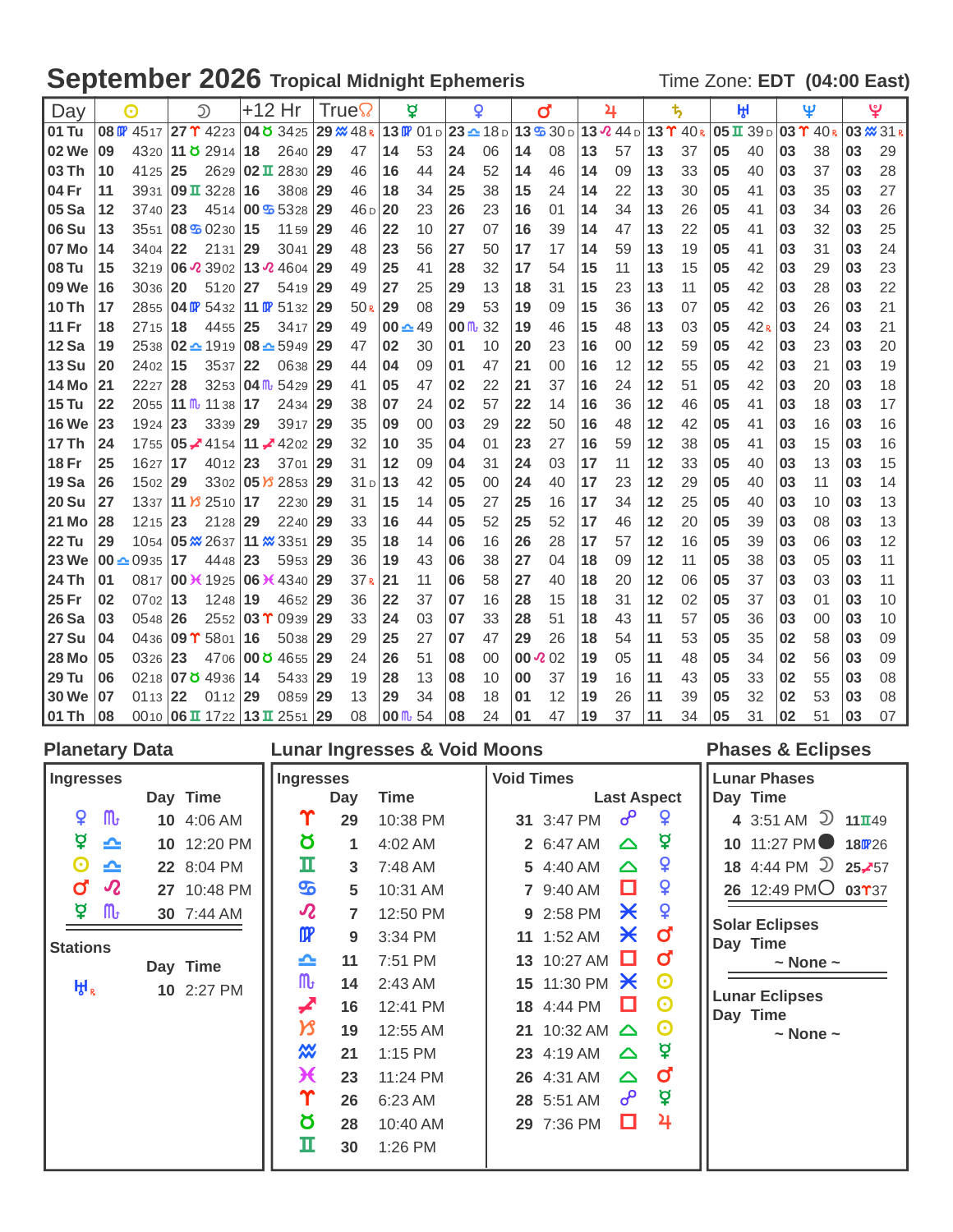### **October 2026 Tropical Midnight Ephemeris Time Zone: EDT (04:00 East)**

| Day          |                 | $\odot$   |    | $\mathfrak{D}$                                      | +12 Hr |                             |    | True            |     | ğ   |           | Q   |    | ď                                                                    |    | 4                                   |    | \$ |    | ŀŖ         |    | Ψ                    |    | ಀೣ               |
|--------------|-----------------|-----------|----|-----------------------------------------------------|--------|-----------------------------|----|-----------------|-----|-----|-----------|-----|----|----------------------------------------------------------------------|----|-------------------------------------|----|----|----|------------|----|----------------------|----|------------------|
| l 01 Th      |                 |           |    | $08 \triangle 0010$ 06 T $1722$ 13 T $2551$         |        |                             |    | 29 % 08 R       |     |     |           |     |    | 00 $\frac{m}{10}$ 54 D 08 $\frac{m}{10}$ 24 D 01 $\frac{m}{10}$ 47 D |    | 19 $\Omega$ 37 d 11 $\Upsilon$ 34 k |    |    |    | 05 II 31 R |    | $02$ $\Upsilon$ 51 R |    | $03 \times 07$ R |
| 102 Fr       | 08              | 5909 20   |    | 3400 27                                             |        | 4125                        | 29 | 05              | 02  | 13  | 08        | 28  | 02 | 22                                                                   | 19 | 48                                  | 11 | 29 | 05 | 30         | 02 | 50                   | 03 | 07               |
| <b>03 Sa</b> | 09              |           |    | 5810 04 5 4746 11 5 5250 29                         |        |                             |    | 04              | 03  | 30  | 08        | 29  | 02 | 57                                                                   | 19 | 59                                  | 11 | 25 | 05 | 29         | 02 | 48                   | 03 | 07               |
| 104 Su       | 10              | 5714      | 18 | $5623$ 25                                           |        | 5816 29                     |    | 04 <sub>D</sub> | 104 | 46  | 08        | 29R | 03 | 31                                                                   | 20 | 09                                  | 11 | 20 | 05 | 28         | 02 | 46                   | 03 | 06               |
| l 05 Mo      | 11              |           |    | 5620 02 2 5820 09 2 5631                            |        |                             | 29 | 05              | 06  | 00  | 08        | 25  | 04 | 06                                                                   | 20 | 20                                  | 11 | 15 | 05 | 27         | 02 | 45                   | 03 | 06               |
| l 06 Tu      | 12              | 5529      | 16 | $5241$ 23                                           |        | 4645 29                     |    | 06              | 07  | 13  | 08        | 20  | 04 | 40                                                                   | 20 | 30                                  | 11 | 10 | 05 | 26         | 02 | 43                   | 03 | 06               |
| 107 We       | 13              |           |    | 5439 00 $\frac{1}{2}$ 3835 07 $\frac{1}{2}$ 2806 29 |        |                             |    | 07R             | 08  | 25  | 08        | 12  | 05 | 15                                                                   | 20 | 40                                  | 11 | 06 | 05 | 25         | 02 | 42                   | 03 | 05               |
| l 08 Th      | 14              | 5352 14   |    | 1508 20                                             |        | 5931                        | 29 | 06              | 09  | 34  | 08        | 02  | 05 | 49                                                                   | 20 | 50                                  | 11 | 01 | 05 | 23         | 02 | 40                   | 03 | 05               |
| l 09 Fr      | 15              | 5307      | 27 |                                                     |        | 4105 04 $\triangle$ 1940 29 |    | 02              | 10  | 42  | 07        | 49  | 06 | 23                                                                   | 21 | 00                                  | 10 | 56 | 05 | 22         | 02 | 38                   | 03 | 05               |
| 10 Sa        | 16              |           |    | $5224 \mid 10 \triangle 5505 \mid 17$               |        | 2709 28                     |    | 57              | 11  | 47  | 07        | 34  | 06 | 57                                                                   | 21 | 10                                  | 10 | 52 | 05 | 20         | 02 | 37                   | 03 | 05               |
| 11 Su        | 17              | $5143$ 23 |    |                                                     |        | 5545 00 $\frac{m}{2}$ 2046  | 28 | 49              | 12  | 50  | 07        | 16  | 07 | 30                                                                   | 21 | 20                                  | 10 | 47 | 05 | 19         | 02 | 35                   | 03 | 04               |
| l 12 Mo      | 18              |           |    | $5105$ 06 $\text{fb}$ 4208 12                       |        | 5951                        | 28 | 40              | 13  | 51  | 06        | 57  | 08 | 04                                                                   | 21 | 30                                  | 10 | 42 | 05 | 18         | 02 | 34                   | 03 | 04               |
| 13 Tu        | 19              | $5028$ 19 |    | 1359 25                                             |        | 2438                        | 28 | 31              | 14  | 50  | 06        | 35  | 08 | 37                                                                   | 21 | 39                                  | 10 | 38 | 05 | 16         | 02 | 32                   | 03 | 04               |
| <b>14 We</b> | 20              |           |    | 4953 01 - 3159 07 - 3617 28                         |        |                             |    | 21              | 15  | 45  | 06        | 11  | 09 | 11                                                                   | 21 | 49                                  | 10 | 33 | 05 | 14         | 02 | 30                   | 03 | 04               |
| 15 Th        | 21              | 4920      | 13 | 3753                                                | 19     | 3708                        | 28 | 14              | 16  | 37  | 05        | 45  | 09 | 44                                                                   | 21 | 58                                  | 10 | 28 | 05 | 13         | 02 | 29                   | 03 | 04               |
| <b>16 Fr</b> | 22              | 4849 25   |    |                                                     |        | 3431 01 3029 28             |    | 08              | 17  | 26  | 05        | 17  | 10 | 17                                                                   | 22 | 08                                  | 10 | 24 | 05 | 11         | 02 | 27                   | 03 | 04 <sub>D</sub>  |
| 17 Sa        | 23              |           |    | 4820 07 3 2538 13                                   |        | 2030 28                     |    | 04              | 18  | 10  | 04        | 47  | 10 | 50                                                                   | 22 | 17                                  | 10 | 19 | 05 | 10         | 02 | 26                   | 03 | 04               |
| 18 Su        | 24              | 4752      | 19 | 1545 25                                             |        | 1200 28                     |    | 02              | 18  | 51  | 04        | 15  | 11 | 22                                                                   | 22 | 26                                  | 10 | 15 | 05 | 08         | 02 | 24                   | 03 | 04               |
| 19 Mo        | 25              |           |    | 4726 01 x 0955 07 x 1012 28                         |        |                             |    | 02 <sub>D</sub> | 19  | 27  | 03        | 43  | 11 | 55                                                                   | 22 | 35                                  | 10 | 10 | 05 | 06         | 02 | 23                   | 03 | 04               |
| l 20 Tu      | 26              | 4702 13   |    | 1328                                                | 19     | 2024 28                     |    | 03              | 19  | 58  | 03        | 09  | 12 | 27                                                                   | 22 | 44                                  | 10 | 06 | 05 | 04         | 02 | 21                   | 03 | 04               |
| 121 We       | 27              | 4640 25   |    |                                                     |        | 3136 01 K 4739 28           |    | 03              | 20  | 23  | 02        | 34  | 12 | 59                                                                   | 22 | 53                                  | 10 | 02 | 05 | 02         | 02 | 20                   | 03 | 04               |
| 22 Th        | 28              |           |    | 4619 08 <del>1</del> 0903 14                        |        | $3614$   28                 |    | 03R             | 20  | 42  | 01        | 58  | 13 | 31                                                                   | 23 | 01                                  | 09 | 57 | 05 | 01         | 02 | 18                   | 03 | 05               |
| <b>23 Fr</b> | 29              | 4600 21   |    | 0932 27                                             |        | 4909 28                     |    | 01              | 20  | 54  | 01        | 21  | 14 | 03                                                                   | 23 | 10                                  | 09 | 53 | 04 | 59         | 02 | 17                   | 03 | 05               |
| l 24 Sa      | 00 <sub>0</sub> |           |    | 4543 04 T 3508 11 T 2726 27                         |        |                             |    | 56              | 20  | 59  | 00        | 45  | 14 | 35                                                                   | 23 | 18                                  | 09 | 49 | 04 | 57         | 02 | 16                   | 03 | 05               |
| <b>25 Su</b> | 01              | 4527      | 18 | 2547 25                                             |        | 2945 27                     |    | 48              | 20  | 56R | 00        | 08  | 15 | 06                                                                   | 23 | 26                                  | 09 | 44 | 04 | 55         | 02 | 14                   | 03 | 05               |
| 26 Mo        | 02              |           |    | 4514 02 0 3847 09 0 5209 27                         |        |                             |    | 39              | 20  | 44  | $29 - 31$ |     | 15 | 38                                                                   | 23 | 35                                  | 09 | 40 | 04 | 53         | 02 | 13                   | 03 | 06               |
| 127 Tu       | 03              | 4503 17   |    | 0900 24                                             |        | 2823 27                     |    | 28              | 20  | 24  | 28        | 55  | 16 | 09                                                                   | 23 | 43                                  | 09 | 36 | 04 | 51         | 02 | 11                   | 03 | 06               |
| <b>28 We</b> | 04              |           |    | 4453 01 1 4919 09 1 1050 27                         |        |                             |    | 18              | 19  | 55  | 28        | 20  | 16 | 40                                                                   | 23 | 50                                  | 09 | 32 | 04 | 49         | 02 | 10                   | 03 | 06               |
| <b>29 Th</b> | 05              | 4446      | 16 | $3156$   23                                         |        | 5147 27                     |    | 09              | 19  | 16  | 27        | 45  | 17 | 11                                                                   | 23 | 58                                  | 09 | 28 | 04 | 47         | 02 | 09                   | 03 | 07               |
| 30 Fr        | 06              | 4441      |    | $ 01 \text{ % } 0934   08 \text{ % } 2440   27$     |        |                             |    | 02              | 18  | 29  | 27        | 12  | 17 | 42                                                                   | 24 | 06                                  | 09 | 24 | 04 | 45         | 02 | 07                   | 03 | 07               |
| 31 Sa        | 07              | 4438 15   |    | 3635 22                                             |        | 4455 26                     |    | 58              | 17  | 33  | 26        | 40  | 18 | 12                                                                   | 24 | 13                                  | 09 | 20 | 04 | 42         | 02 | 06                   | 03 | 07               |

|                                                                                                                                                                                        |                                                                                            |                                                                                              |                                                        | <b>Lunar Ingresses &amp; Void Moons</b>                                               |                   |                                                                                                                       |                                                                 |                                                                    | <b>Phases &amp; Eclipses</b>                                                                                                                                                                                                                            |
|----------------------------------------------------------------------------------------------------------------------------------------------------------------------------------------|--------------------------------------------------------------------------------------------|----------------------------------------------------------------------------------------------|--------------------------------------------------------|---------------------------------------------------------------------------------------|-------------------|-----------------------------------------------------------------------------------------------------------------------|-----------------------------------------------------------------|--------------------------------------------------------------------|---------------------------------------------------------------------------------------------------------------------------------------------------------------------------------------------------------------------------------------------------------|
| <b>Planetary Data</b><br><b>Ingresses</b><br>₫<br>$\mathbf{m}$<br>$\mathbf{m}$<br>O<br>¥<br>≏<br><b>Stations</b><br>$\mathbf{Q}_R$<br>$\mathbf{\Psi}_{\scriptscriptstyle{\mathsf{D}}}$ | Day Time<br>30 7:44 AM<br>23 5:37 AM<br>25 5:09 AM<br>Day Time<br>3 3:16 AM<br>15 10:40 PM | <b>Ingresses</b><br>Ծ<br>п<br>த<br>$\boldsymbol{\mathcal{R}}$<br>OP<br>≏<br>$\mathsf{m}_{t}$ | Day<br>28<br>30<br>$\overline{2}$<br>4<br>6<br>9<br>11 | Time<br>10:40 AM<br>1:26 PM<br>3:53 PM<br>6:54 PM<br>10:53 PM<br>4:11 AM<br>11:21 AM  | <b>Void Times</b> | 29 7:36 PM<br>1 10:41 PM $\cancel{\times}$<br>3 11:09 AM $\Box$<br>6 6:22 AM<br>7 2:57 PM<br>10 7:08 PM<br>13 4:46 AM | $\sigma$<br>$\boldsymbol{\times}$<br>$\boldsymbol{\times}$<br>О | <b>Last Aspect</b><br>4<br>4<br>ђ<br>4<br>₫<br>$\overline{4}$<br>4 | <b>Lunar Phases</b><br>Day Time<br>3 9:24 AM $\overline{2}$ 10 $\overline{2}$ 10 $\overline{2}$ 10<br>10 11:50 AM $\bullet$ 17 $\triangle$ 22<br>18 12:13 PM 2 25 818<br>26 12:11 AM O 02846<br><b>Solar Eclipses</b><br>Day Time<br>$\sim$ None $\sim$ |
| ¥R                                                                                                                                                                                     | 24 3:12 AM                                                                                 | ◢<br>ぴ<br>$\boldsymbol{\mathcal{X}}$<br>Ӿ<br>Υ<br>Ծ<br>п<br>௸                                | 13<br>16<br>18<br>21<br>23<br>25<br>27<br>29           | 9:00 PM<br>8:57 AM<br>9:39 PM<br>8:35 AM<br>3:54 PM<br>7:35 PM<br>9:01 PM<br>10:06 PM |                   | 15 5:56 PM<br>18 12:13 PM $\Box$<br>21 4:43 AM<br>22 11:31 PM △<br>25 6:59 PM<br>27 10:50 AM □<br>29 5:43 PM          | $\boldsymbol{\times}$<br>△<br>ഄ<br>$\triangle$                  | $\odot$<br>$\boldsymbol{\Theta}$<br>O<br>₫<br>Q<br>4<br>¥          | <b>Lunar Eclipses</b><br>Day Time<br>$\sim$ None $\sim$                                                                                                                                                                                                 |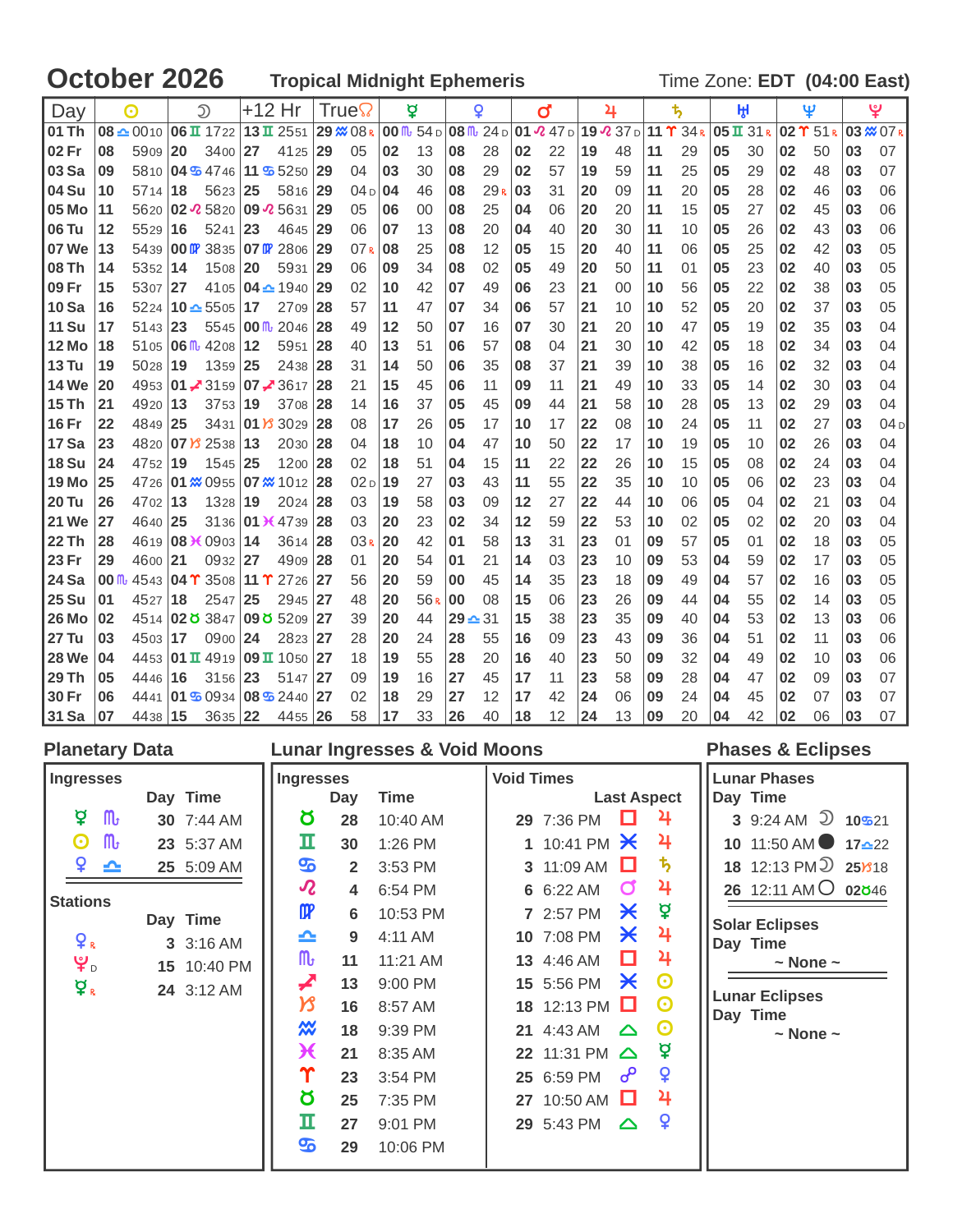### **November 2026** Tropical Midnight Ephemeris Time Zone: EST (05:00 East)

| Day          |    | $\odot$                                     |    | $\mathfrak{D}$                                | +12 Hr |                              |    | True                |    | ø               |    | Q               |                  | ď                               |    | 4         |    | ҍ,                    |    | ŀH                           |    | Ψ                                 |    | يٍ               |
|--------------|----|---------------------------------------------|----|-----------------------------------------------|--------|------------------------------|----|---------------------|----|-----------------|----|-----------------|------------------|---------------------------------|----|-----------|----|-----------------------|----|------------------------------|----|-----------------------------------|----|------------------|
| 01 Su        |    | 08 $\frac{m}{2}$ 4707 00 $\frac{m}{2}$ 2441 |    |                                               |        | 07 2500                      |    | $26 \frac{m}{56 R}$ |    | 16 M 26R        |    | $26 - 09k$      |                  | $18\,$ $\Omega$ 44 <sub>D</sub> |    | 24 2 21 D |    | $109$ $\Upsilon$ 16 R |    | $04 \text{ H } 40 \text{ R}$ |    | $02$ $\Upsilon$ $05$ <sub>R</sub> |    | $03 \times 08$ D |
| 02 Mo        | 09 | 4709                                        | 14 | 2125                                          | 21     | 1359                         | 26 | $56D$ 15            |    | 15              | 25 | 40              | 19               | 14                              | 24 | 28        | 09 | 13                    | 04 | 38                           | 02 | 04                                | 03 | 08               |
| 03 Tu        | 10 | 4713 28                                     |    | 0250                                          |        | 04 TV 4809                   | 26 | 56R                 | 14 | 00              | 25 | 14              | 19               | 44                              | 24 | 35        | 09 | 09                    | 04 | 36                           | 02 | 02                                | 03 | 09               |
| 04 We        | 11 |                                             |    | 47 <sub>18</sub> 11 $\pi$ 3004                | 18     | 0847                         | 26 | 55                  | 12 | 42              | 24 | 49              | 20               | 13                              | 24 | 42        | 09 | 05                    | 04 | 33                           | 02 | 01                                | 03 | 09               |
| 05 Th        | 12 | 4726 24                                     |    | 4427                                          |        | $101 - 1713$                 | 26 | 53                  | 11 | 23              | 24 | 27              | 20               | 43                              | 24 | 49        | 09 | 02                    | 04 | 31                           | 02 | 00                                | 03 | 10               |
| 06 Fr        | 13 |                                             |    | $4736 07 - 4709 $                             | 14     | 1422                         | 26 | 47                  | 10 | 07              | 24 | 06              | 21               | 12                              | 24 | 55        | 08 | 58                    | 04 | 29                           | 01 | 59                                | 03 | 10               |
| 07 Sa        | 14 | 4748 20                                     |    | 3854                                          | 27     | 0046                         | 26 | 38                  | 08 | 56              | 23 | 49              | 21               | 41                              | 25 | 02        | 08 | 55                    | 04 | 27                           | 01 | 58                                | 03 | 11               |
| <b>08 Su</b> | 15 |                                             |    | 4802 03 lb 1958                               |        | 09 lb 3630                   | 26 | 27                  | 07 | 52              | 23 | 33              | 22               | 10                              | 25 | 08        | 08 | 52                    | 04 | 24                           | 01 | 57                                | 03 | 12               |
| 09 Mo        | 16 | 4817   15                                   |    | 5022                                          | 22     | 0135                         | 26 | 13                  | 06 | 56              | 23 | 20              | 22               | 38                              | 25 | 14        | 08 | 49                    | 04 | 22                           | 01 | 55                                | 03 | 12               |
| <b>10 Tu</b> | 17 | 4835 28                                     |    | 1011                                          |        | 04 $\neq$ 1613 25            |    | 59                  | 06 | 11              | 23 | 10              | 23               | 07                              | 25 | 20        | 08 | 45                    | 04 | 19                           | 01 | 54                                | 03 | 13               |
| <b>11 We</b> | 18 |                                             |    | 4854 10 $\overline{4}$ 1947                   | 16     | 2104                         | 25 | 45                  | 05 | 37              | 23 | 01              | 23               | 35                              | 25 | 26        | 08 | 42                    | 04 | 17                           | 01 | 53                                | 03 | 14               |
| 12 Th        | 19 | 4915 22                                     |    | 2014                                          | 28     | 1734                         | 25 | 32                  | 05 | 14              | 22 | 56              | 24               | 03                              | 25 | 32        | 08 | 39                    | 04 | 15                           | 01 | 52                                | 03 | 15               |
| 13 Fr        | 20 |                                             |    | 4937 04 3 1324                                |        | 10 B 0805                    | 25 | 22                  | 05 | 03              | 22 | 53              | 24               | 30                              | 25 | 37        | 08 | 37                    | 04 | 12                           | 01 | 51                                | 03 | 15               |
| <b>14 Sa</b> | 21 | 5001                                        | 16 | 0204                                          | 21     | 5551                         | 25 | 15                  | 05 | 04 <sub>D</sub> | 22 | 52 <sub>D</sub> | 24               | 58                              | 25 | 43        | 08 | 34                    | 04 | 10                           | 01 | 51                                | 03 | 16               |
| <b>15 Su</b> | 22 | 5026 27                                     |    |                                               |        | 4958 03 $\%$ 4500 25         |    | 11                  | 05 | 15              | 22 | 54              | 25               | 25                              | 25 | 48        | 08 | 31                    | 04 | 07                           | 01 | 50                                | 03 | 17               |
| <b>16 Mo</b> | 23 |                                             |    | 5053 09 x 4136                                | 15     | 4026                         | 25 | 09                  | 05 | 36              | 22 | 58              | 25               | 52                              | 25 | 53        | 08 | 28                    | 04 | 05                           | 01 | 49                                | 03 | 18               |
| <b>17 Tu</b> | 24 | 5120 21                                     |    | 4209                                          | 27     | 4728                         | 25 | 09                  | 06 | 07              | 23 | 04              | 26               | 18                              | 25 | 58        | 08 | 26                    | 04 | 02                           | 01 | 48                                | 03 | 19               |
| <b>18 We</b> | 25 |                                             |    | 5150 03 $\cancel{0}$ 5705                     |        | 10 $\cancel{+}$ 11 40        | 25 | 09                  | 06 | 46              | 23 | 13              | 26               | 45                              | 26 | 03        | 08 | 24                    | 04 | 00                           | 01 | 47                                | 03 | 20               |
| <b>19 Th</b> | 26 | 5220 16                                     |    | 3152                                          | 22     | 5815                         | 25 | 08                  | 07 | 33              | 23 | 23              | 27               | 11                              | 26 | 07        | 08 | 21                    | 03 | 57                           | 01 | 46                                | 03 | 21               |
| 20 Fr        | 27 | $5252$ 29                                   |    | 3121                                          | 06T    | 1132                         | 25 | 05                  | 08 | 26              | 23 | 36              | 27               | 37                              | 26 | 12        | 08 | 19                    | 03 | 55                           | 01 | 45                                | 03 | 22               |
| 21 Sa        | 28 |                                             |    | 5325 12 T 5903                                | 19     | 5401                         | 24 | 59                  | 09 | 24              | 23 | 52              | 28               | 02                              | 26 | 16        | 08 | 17                    | 03 | 52                           | 01 | 45                                | 03 | 23               |
| <b>22 Su</b> | 29 | 5359 26                                     |    | 5619                                          |        | 04  0539                     | 24 | 51                  | 10 | 28              | 24 | 09              | 28               | 27                              | 26 | 20        | 08 | 15                    | 03 | 50                           | 01 | 44                                | 03 | 24               |
| <b>23 Mo</b> |    | 00 3434 11 8 2129                           |    |                                               | 18     | 4305 24                      |    | 41                  | 11 | 37              | 24 | 28              | 28               | 52                              | 26 | 24        | 08 | 13                    | 03 | 47                           | 01 | 43                                | 03 | 25               |
| <b>24 Tu</b> | 01 | 5511                                        | 26 | 0929                                          |        | $03 \text{ H} 3935$          | 24 | 29                  | 12 | 49              | 24 | 49              | 29               | 17                              | 26 | 27        | 08 | 11                    | 03 | 45                           | 01 | 43                                | 03 | 26               |
| <b>25 We</b> | 02 |                                             |    | 5550 <b>11 <math>\overline{u}</math></b> 1209 | 18     | 4552                         | 24 | 17                  | 14 | 04              | 25 | 12              | 29               | 41                              | 26 | 31        | 08 | 09                    | 03 | 42                           | 01 | 42                                | 03 | 27               |
| 26 Th        | 03 | 5629                                        | 26 |                                               |        | 1925 03 55132 24             |    | 07                  | 15 | 22              | 25 | 37              | $00 \, \text{m}$ | 05                              | 26 | 34        | 08 | 08                    | 03 | 40                           | 01 | 42                                | 03 | 28               |
| 27 Fr        | 04 | 5711                                        |    | $11\,$ \$ 2106                                | 18     | 4705                         | 23 | 59                  | 16 | 42              | 26 | 04              | 00               | 29                              | 26 | 37        | 08 | 06                    | 03 | 37                           | 01 | 41                                | 03 | 29               |
| <b>28 Sa</b> | 05 | 5754 26                                     |    | 0841                                          |        | 03 $2518$ 23                 |    | 54                  | 18 | 05              | 26 | 32              | 00               | 52                              | 26 | 40        | 08 | 05                    | 03 | 35                           | 01 | 40                                | 03 | 30               |
| <b>29 Su</b> | 06 |                                             |    | 5838 10 $\sqrt{2}$ 3629                       | 17     | 4200 23                      |    | 52                  | 19 | 29              | 27 | 02              | 01               | 16                              | 26 | 43        | 08 | 03                    | 03 | 32                           | 01 | 40                                | 03 | 31               |
| 30 Mo        | 07 | 5924 24                                     |    |                                               |        | 4147 01 $\mathbb{R}$ 3554 23 |    | $51 D$ 20           |    | 54              | 27 | 34              | 01               | 38                              | 26 | 45        | 08 | 02                    | 03 | 30                           | 01 | 40                                | 03 | 33               |
| 01 Tu        | 09 |                                             |    | 0011 <b>08 0 24</b> 31 <b>15</b>              |        | $0754$ 23                    |    | 51                  | 22 | 21              | 28 | 07              | 02               | 01                              | 26 | 48        | 08 | 01                    | 03 | 27                           | 01 | 39                                | 03 | 34               |

| <b>Planetary Data</b>                                                                                                                                      | <b>Lunar Ingresses &amp; Void Moons</b>                                                                                                                                                                                                                                                                                                                                                                                                                     |                                                                                                                                                                                                                                                                                                                                                                                                                                                                                       | <b>Phases &amp; Eclipses</b>                                                                                                                                                                                                                                                                          |
|------------------------------------------------------------------------------------------------------------------------------------------------------------|-------------------------------------------------------------------------------------------------------------------------------------------------------------------------------------------------------------------------------------------------------------------------------------------------------------------------------------------------------------------------------------------------------------------------------------------------------------|---------------------------------------------------------------------------------------------------------------------------------------------------------------------------------------------------------------------------------------------------------------------------------------------------------------------------------------------------------------------------------------------------------------------------------------------------------------------------------------|-------------------------------------------------------------------------------------------------------------------------------------------------------------------------------------------------------------------------------------------------------------------------------------------------------|
| <b>Ingresses</b><br>Day Time                                                                                                                               | <b>Ingresses</b><br><b>Time</b><br>Day                                                                                                                                                                                                                                                                                                                                                                                                                      | <b>Void Times</b><br><b>Last Aspect</b>                                                                                                                                                                                                                                                                                                                                                                                                                                               | <b>Lunar Phases</b><br>Day Time                                                                                                                                                                                                                                                                       |
| $\boldsymbol{\Theta}$<br>◢<br>22 2:23 AM<br>$\mathbf{p}$<br>σ<br>25 6:36 PM<br><b>Stations</b><br>Day Time<br>¥ D<br>13 10:54 AM<br><b>ұ</b><br>13 7:27 PM | ௸<br>9:06 PM<br>29<br>$\boldsymbol{\mathcal{R}}$<br>31<br>11:18 PM<br>$\mathbf{m}$<br>3<br>3:28 AM<br>≏<br>9:39 AM<br>5<br>${\sf m}$<br>5:40 PM<br>$\overline{7}$<br>◢<br>3:35 AM<br>10<br>א<br>12<br>3:27 PM<br>₩<br>15<br>4:24 AM<br>$\boldsymbol{\mathcal{H}}$<br>17<br>4:20 PM<br>Υ<br>20<br>12:52 AM<br>Ծ<br>22<br>5:10 AM<br>п<br>24<br>6:09 AM<br>த<br>26<br>5:51 AM<br>$\boldsymbol{\varOmega}$<br>28<br>6:21 AM<br>$\mathbf{p}$<br>30<br>$9:12$ AM | ¥<br>□<br>31 4:59 PM<br>¥<br>$\boldsymbol{\times}$<br>2 7:11 PM<br>₫<br>Ӿ<br>4 1:58 AM<br>4<br>$\boldsymbol{\times}$<br>7 8:19 AM<br>4<br>□<br>9 6:25 PM<br>4<br>12 6:29 AM<br>$\triangle$<br>¥<br>□<br>14 1:56 PM<br>൙<br>Ø<br>17 9:26 AM<br>$\boldsymbol{\Theta}$<br>19 8:46 PM<br>$\Delta$<br>$\mathbf 0$<br>22 2:39 AM<br>$\triangle$<br>ď<br>O<br>24 5:08 AM<br>4<br>26 12:23 AM $\cancel{\times}$<br>¥<br><b>28</b> 12:40 AM $\Box$<br>Q<br>$\boldsymbol{\times}$<br>30 5:11 AM | 1 3:29 PM $\overline{2}$ 09 226<br>9 2:02 AM $\bullet$<br>16m.53<br>17 6:48 AM $\supseteq$ 25 $\approx$ 08<br>24 9:54 AM $\bigcirc$ 02 $\pi$ 20<br>1 1:09 AM $\supseteq$ 090703<br><b>Solar Eclipses</b><br>Day Time<br>$\sim$ None $\sim$<br><b>Lunar Eclipses</b><br>Day Time<br>$\sim$ None $\sim$ |